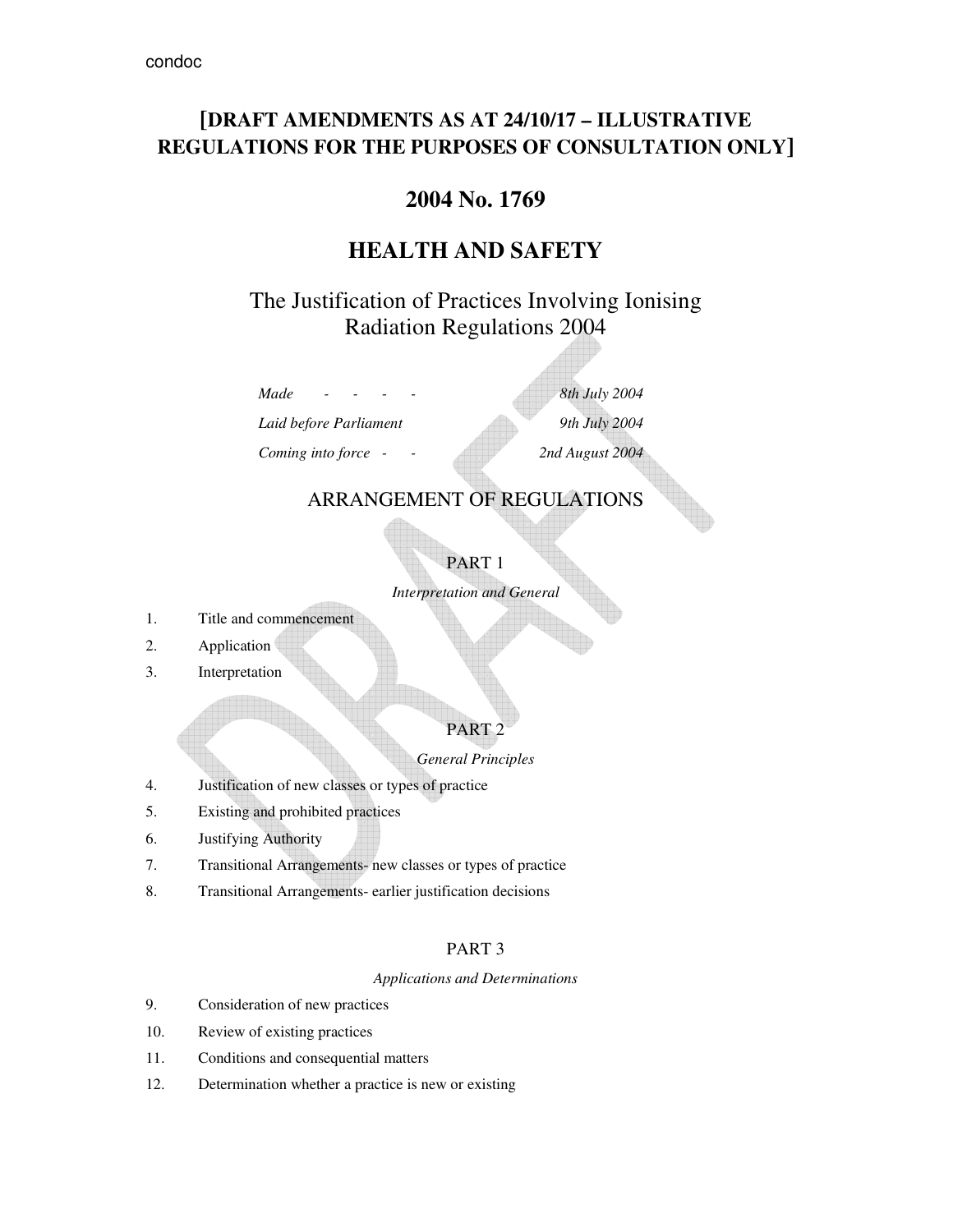## PART 4

## *Procedures*

- 13. Application procedure
- 14. Form of applications and decisions
- 15. Time for determining applications

## PART 5

## *Information, Consultation and Publicity*

- 16. Information
- 17. Inquiries and Hearings
- 18. Consultation
- 19. Register

## PART 6

## *Personal Ornaments, Toys and Cosmetics*

20. Addition of rRadioactive substances to in personal ornaments, toys or and cosmetics

## PART 6A

## *Practices involving consumer products*

- 20A. Justification of classes or types of practice involving consumer products
- 20B. Classes or types of practice involving the activation of material in consumer products

## PART<sub>7</sub>

*Justification of classes or types of practice involving a medical exposure* 

21. Saving for medical practices

## PART 7A

## *Practices involving non-medical imaging exposure*

- 21A. Application of this Part
- 21B. Identification of practices
- 21C. Determinations and new and existing practices
- 21D. Individual justification and regular review
- 21E. Approvals and requirements for practices
- 21F. Dose constraints
- 21G. Consent

## PART 7B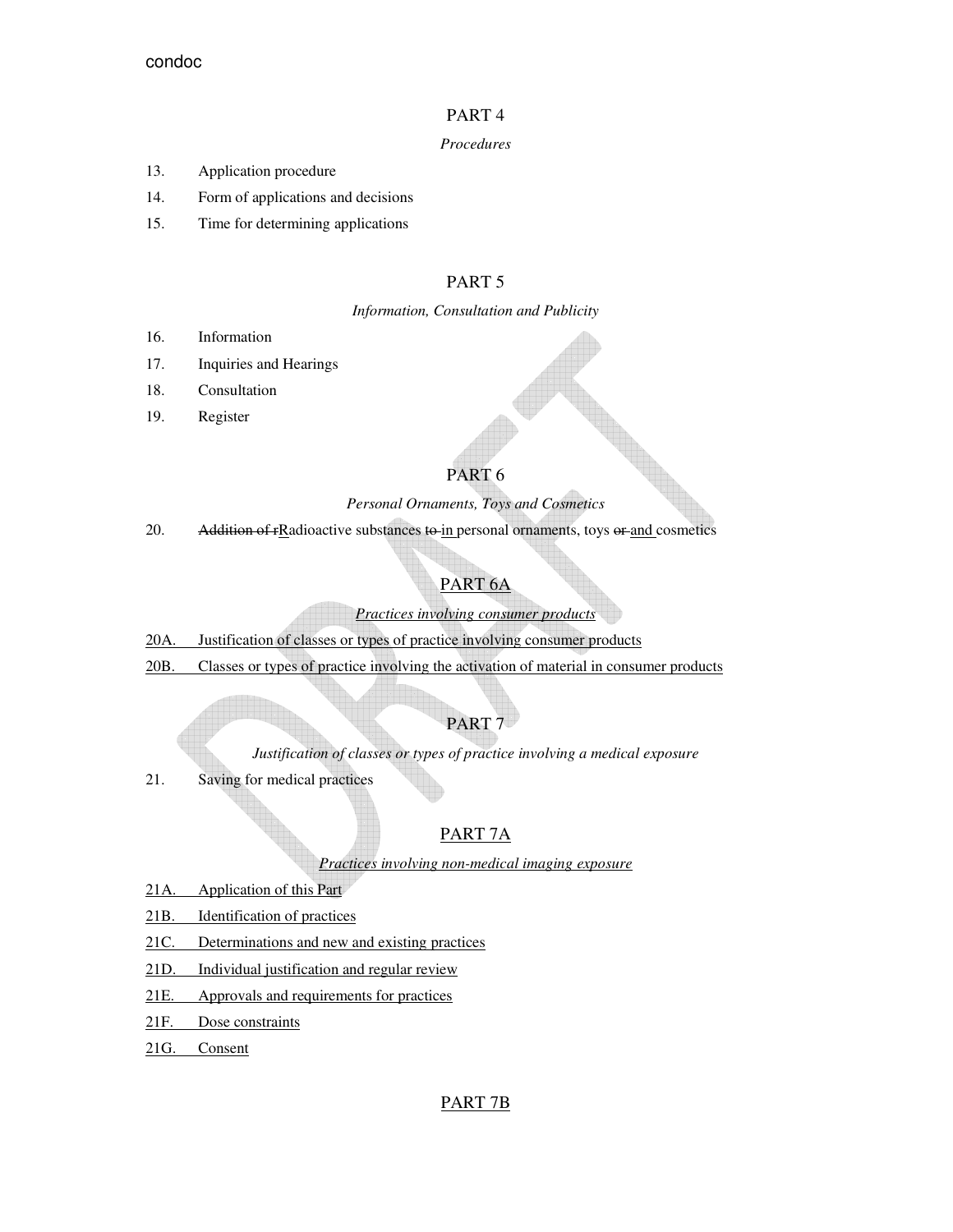#### *Practices involving naturally-occurring radioactive material*

#### 21H. Identification of classes or types of practice

## PART 8

#### *Enforcement and Offences*

- 22. Contravention Notices
- 23. Enforcement Powers

#### 23A. Inspections

- 24. Offences and Penalties
- 25. Offences by bodies corporate etc.
- 25A. Application of criminal offences to the Crown
- 26. Restriction on prosecutions
- 27. Delegation of Enforcement Powers

### PART 8A

*Miscellaneous* 

27A. Review

## SCHEDULE A1 Practices involving consumer products

SCHEDULE 1 Enforcement Powers

SCHEDULE 2 Offences by bodies corporate etc. in England and Wales

SCHEDULE 3 Offences by bodies corporate etc. in Scotland

SCHEDULE 4 Offences by bodies corporate etc. in Northern Ireland

The Secretary of State, being the Minister designated for the purposes of section 2(2) of the European Communities Act 1972 in relation to the making of measures relating to basic safety standards for the health protection of the general public and workers against the dangers of ionising radiation, exercising the powers in that section makes the following Regulations:

## PART 1

## Interpretation and General

#### **Title and commencement**

**1.** These Regulations may be cited as the Justification of Practices Involving Ionising Radiation Regulations 2004 and shall come into force on 2nd August 2004.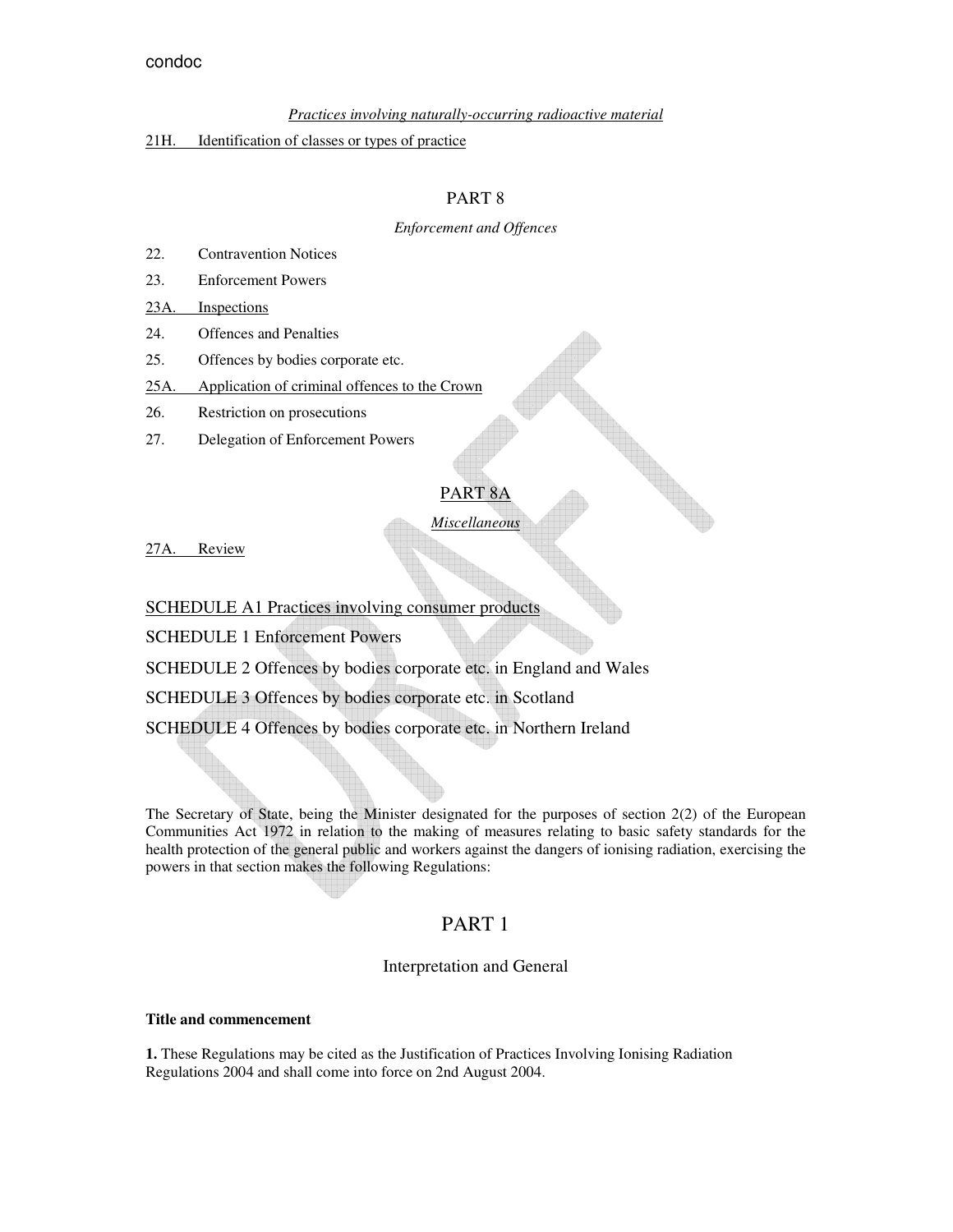## **Application**

**2.** These Regulations apply to practices only to the extent to which the 1996 2013 Directive applies to them.

## **Interpretation**

**3.—**(1) "The 1996 2013 Directive" means Council Directive 962013/2959/Euratom laying down basic safety standards for the protection of the health of workers and the general public against the dangers arising from exposure to ioniszing radiation, and repealing Directives 89/618/Euratom, 90/641/Euratom. 96/29/Euratom, 97/43/Euratom and 2003/122/Euratom.

(2) Expressions and words used in both these Regulations and the 1996 2013 Directive have the same meaning for the purposes of these Regulations as they do in that Directive, whether or not they are defined in Article 14 of that Directive.

(3) The following table shows other provisions defining expressions for the purposes of these

Regulations– devolved competence regulation  $6(4)(a)$ contravention notice regulation 22(2) existing class or type of practice regulation  $5(1)$ found to be justified regulation  $4(4)$ imaging practice regulation 21A(2) justification decision  $\text{regularized} \ (4)(1)$ justified regulation 4(2) Justifying Authority regulation 6 new class or type of practice regulation 4(1) and 20B Northern Ireland regulation 6(4)(e) Northern Ireland department regulation  $6(4)(f)$ Scotland regulation  $6(4)(d)$ Scottish Ministers regulation  $6(4)(b)$ transferred matter regulation  $6(4)(c)$ Wales regulation  $6(4)(g)$ 

and the contract of the contract of the contract of the contract of the contract of the contract of the contract of the contract of the contract of the contract of the contract of the contract of the contract of the contra

## PART 2

General Principles

## **Justification of new classes or types of practice**

**4.—**(1) Subject to regulation 20B, Aa class or type of practice is "new" for the purposes of these Regulations if $\pm$ 

(a) no practice in that class or type was carried out in the United Kingdom before 13th 6th May February 20002018; or

(b) a practice in that class or type was carried out in the United Kingdom before 6th February 2018 but in breach of a requirement not to carry out a practice in that class or type until that class or type had been found to be justified,

and neither in either case has the class or type of practice has not been found to be justified.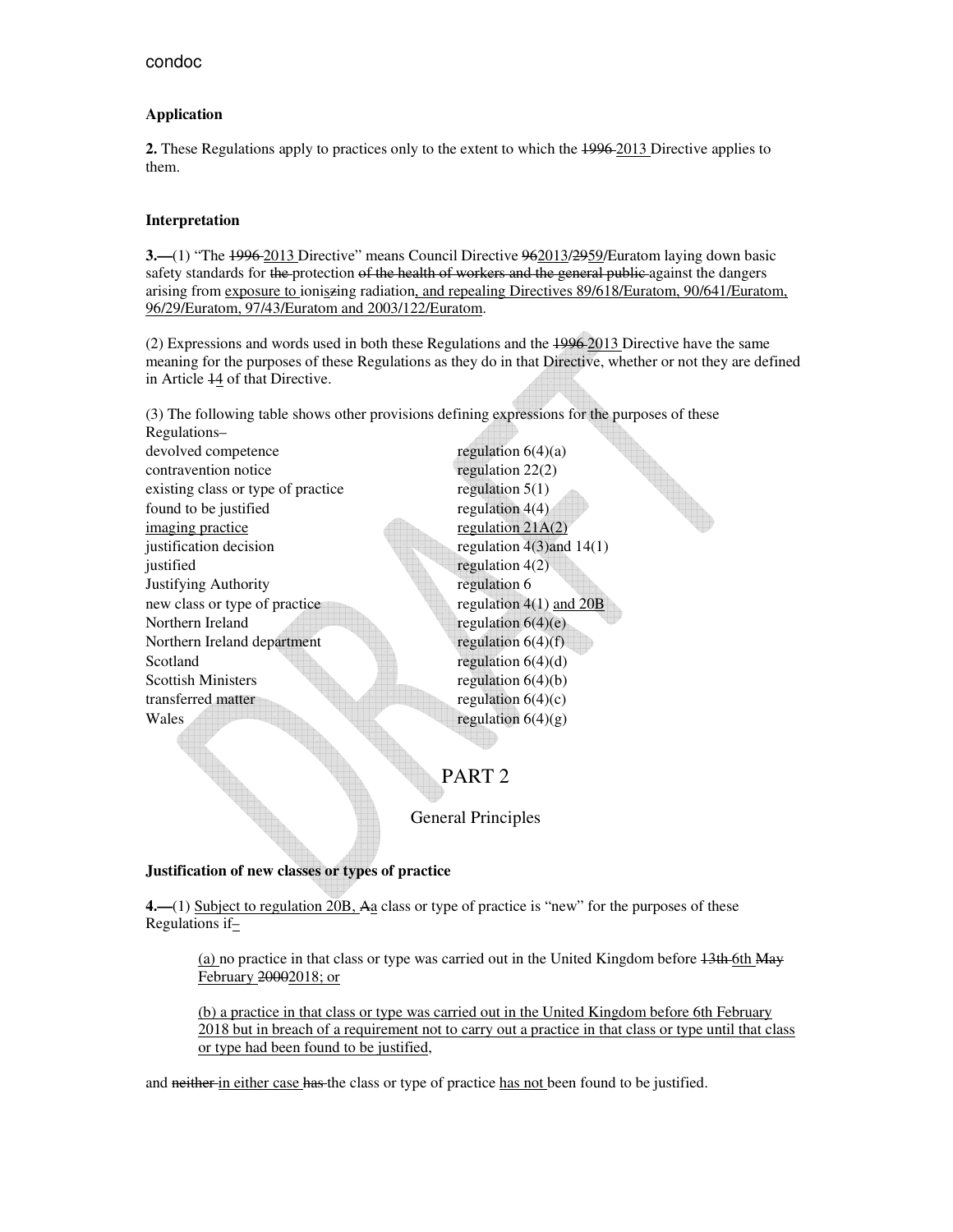(2) In these Regulations, "justified" in relation to a class or type of practice means justified by its economic, social or other benefits in relation to the health detrimentthat the individual or societal benefit resulting from the class or type of practice outweighs the health detriment that it may cause.

(3) A "justification decision" for the purposes of these Regulations is a decision which–

(a) is made by the Justifying Authority in the form specified in regulation 14, and which determines whether a class or type of practice is justified; and

(b) in regulation 5(3) or 7, or for the purpose of determining whether a class or type of practice has been justified for the purpose of regulation 4(5), applies to the part of the United Kingdom in which it is proposed that the practice in question be carried out.

(3A) In making a justification decision in respect of a class or type of practice involving occupational and public exposures, the Justifying Authority must take into account both categories of exposure.

(3B) In making a justification decision in respect of a class or type of practice involving medical exposure, the Justifying Authority must take into account medical and, where relevant, occupational and public exposures.

(4) A class or type of practice is "found to be justified" for the purposes of these Regulations if a justification decision has been made determining that it is justified.

(5) No person shall carry out a practice, resulting in exposure to ionising radiation, belonging to a new class or type of practice unless regulation 7 (transitional arrangements) applies.

## **Existing and prohibited practices**

**5.—(1)** In these Regulations, a class or type of practice involving exposure to ionising radiation is an "existing class or type of practice" if either–

(a) a practice in that class or type was carried out in the United Kingdom before 13th 6th MayFebruary 20002018 without breaching any requirement not to carry out a practice in that class or type until that class or type had been found to be justified; or

(b) it has been found to be justified; or both.

(2) Subject to paragraph (3), a person may carry out a practice, resulting in exposure to ionising radiation, belonging to an existing class or type of practice.

(3) No person shall carry out a practice, resulting in exposure to ionising radiation if–

(a) it has been determined in the most recent justification decision applicable to that class or type of practice that the class or type of practice to which it belongs is not justified; and

(b) the date, specified under regulation  $11(2)(a)$  for ceasing to carry out the practice has passed.

## **Justifying Authority**

**6.—**(1) In these Regulations, "the Justifying Authority" means such of the following persons as may exercise a function under these Regulations–

(a) the Secretary of State;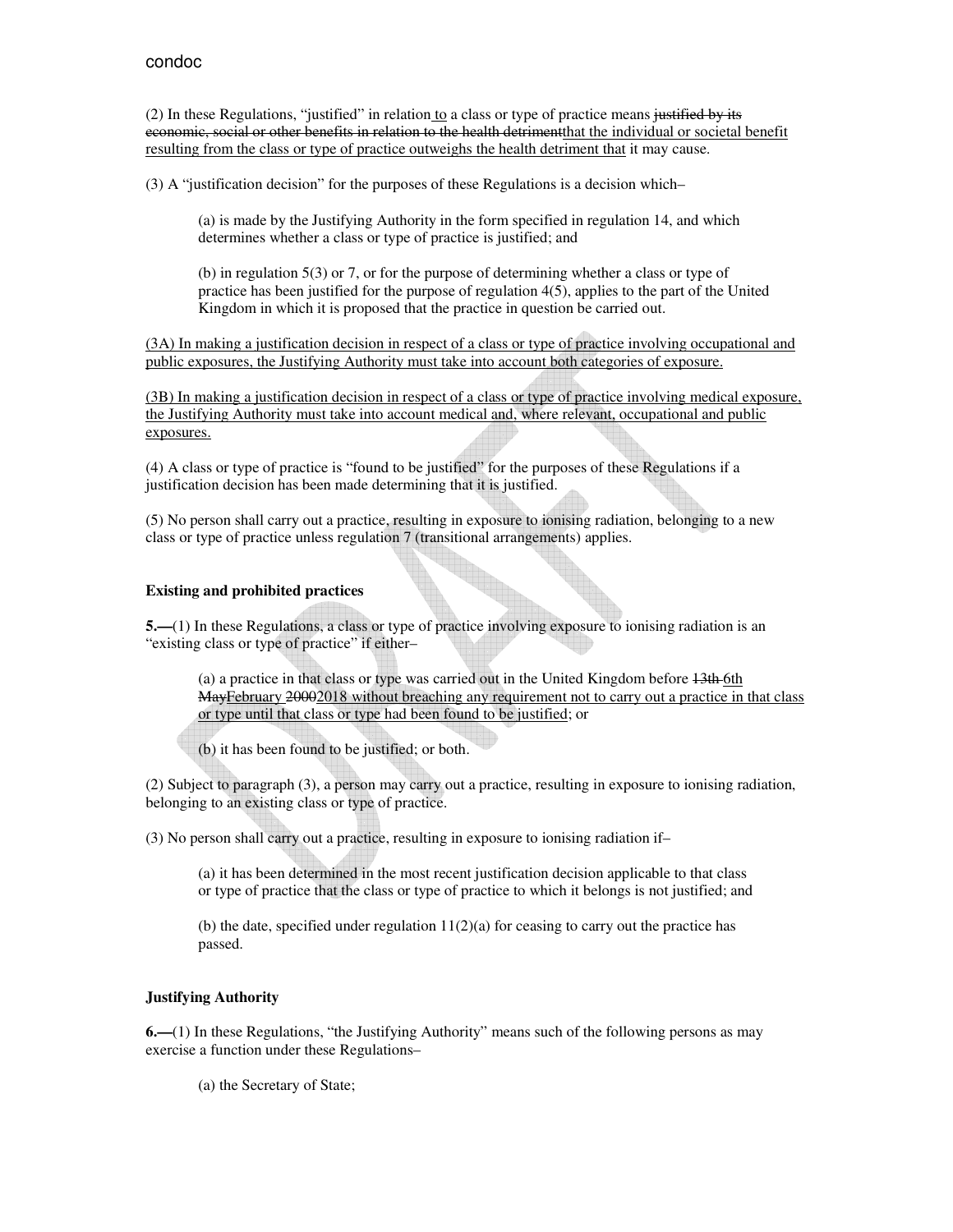(b) the Scottish Ministers;

- (c) a Northern Ireland department;
- (d) the National Assembly for Wales.

(1A) A person must not exercise functions under these Regulations in relation to a practice, except those listed in paragraph (1B), unless that person is functionally separate from all other persons concerned with the promotion or utilisation of that practice.

 $(1B)$  The functions referred to in paragraph  $(1A)$  are those of receiving applications under regulation 13(1), maintaining the register under regulation 19(1), making the register available to the public under regulation 19(3) and carrying out reviews and publishing reports under regulation 27A.

(2) In addition to the limitation in paragraph (1A), Tthe exercise of functions under these Regulations by the Justifying Authority, except those of receiving applications under regulation 13(1) or being consulted under regulation 18(2), shall be further limited as provided in regulation 14(2) and as set out below–

(a) any function may be exercised by the Secretary of State;

(b) functions may be exercised by the Scottish Ministers only insofar as justifying the class or type of practice involved falls within devolved competence;

(c) functions may be exercised by a Northern Ireland department only in relation to Northern Ireland and insofar as justifying the class or type of practice involved is a transferred matter;

(d) functions may be exercised by the National Assembly for Wales only insofar as functions under these Regulations are functions exercisable by the Assembly by virtue of an order made under section 22 of the Government of Wales Act 1998.

(3) Where in these Regulations the Justifying Authority is obliged to perform a function, that obligation shall fall as follows–

(a) on the Scottish Ministers, a Northern Ireland department, or the National Assembly for Wales, insofar as they may perform that function, having regard to paragraph (2) and to regulation 14(2); and otherwise

(b) on the Secretary of State.

(4) In these Regulations–

(a) "devolved competence" has the meaning prescribed by section 54 of the Scotland Act 1998;

(b) "the Scottish Ministers" has the meaning prescribed by section 44 of the Scotland Act 1998;

(c) "transferred matter" has the meaning prescribed by section 4 of the Northern Ireland Act 1998;

(d) "Scotland" has the meaning prescribed by section 126 of the Scotland Act 1998;

(e) "Northern Ireland" has the meaning prescribed by section 98(1) of the Northern Ireland Act 1998;

(f) "Northern Ireland department" has the meaning prescribed by section 21 of the Northern Ireland Act 1998;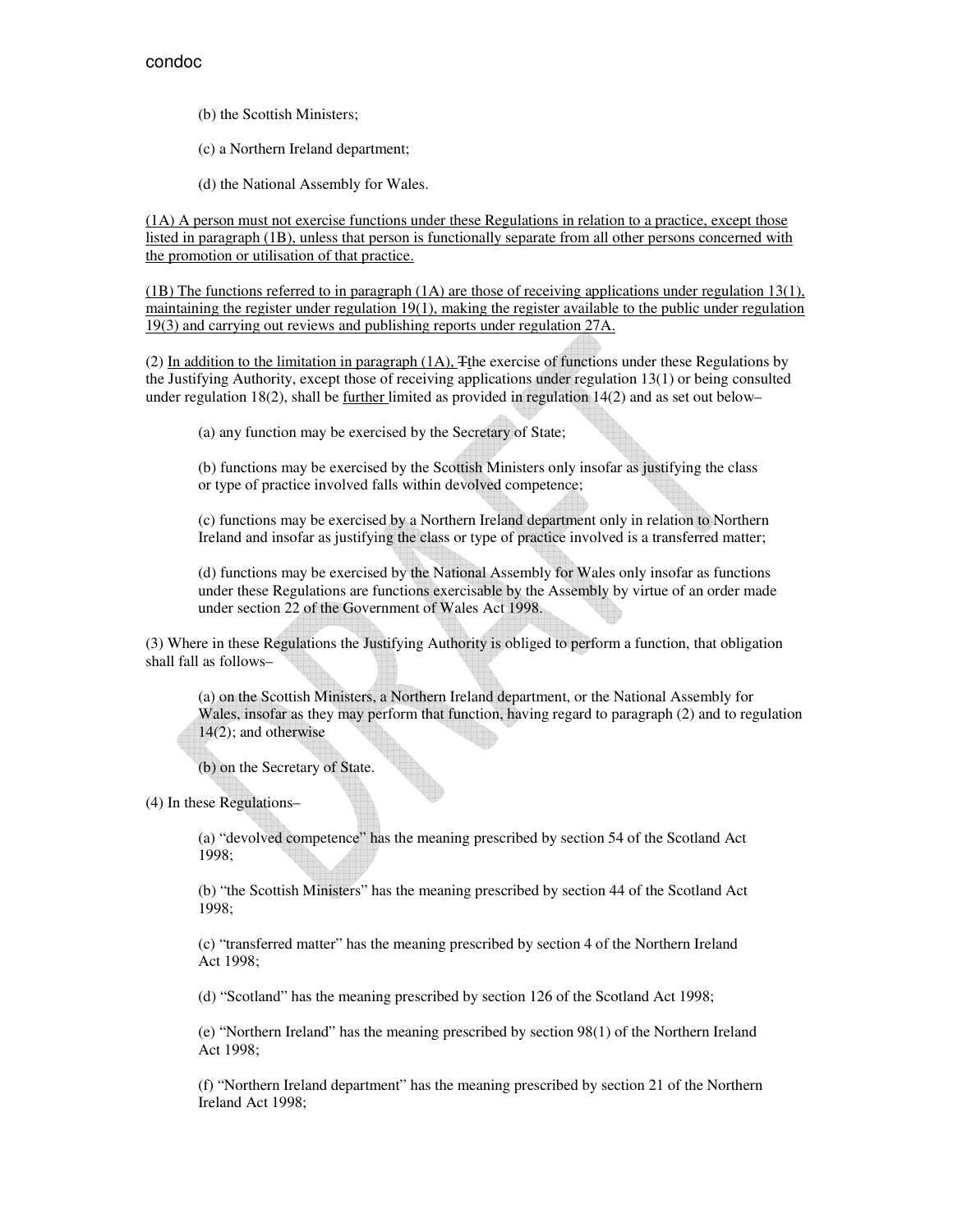(g) "Wales" has the meaning prescribed by section 155 of the Government of Wales Act 1998.

#### **Transitional Arrangements — new classes or types of practice**

**7.** Subject to regulation 5(3)–

(a) a person may carry out a practice of a new class or type, for a period of six months beginning on [*the date of the coming into force of these amendments*], if he first carried out the practice in the United Kingdom before [*the date of the coming into force of these amendments*] coming into force of these Regulations;

- (b) that person may continue to carry out that practice after the expiry of that period–
	- (i) if he has, within that period, applied for a justification decision; and
	- (ii) until a justification decision has been made.

#### **Transitional Arrangements — earlier justification decisions**

**8.—**(1) This regulation applies when there has been a determination which–

(a) expressly determines whether or not a practice, or a class or type of practice is justified;

(b) was made prior to the coming into force of these Regulations; and

(c) was made by one of the persons listed in regulation 6(1) or by a person acting with the authority of one of those persons.

(2) A determination to which this regulation applies shall–

(a) be treated as a justification decision for the purposes of these Regulations;

(b) be treated as limited to the same extent that the power of the person making it, or under whose authority it was made, is limited by sub-paragraphs (a) to (d) of regulation 6(2); and

(c) if it was limited to a particular practice, be treated as a justification decision whose scope is limited to the same extent as was the determination in question.

(3) Any determination to which this regulation applies which determined that a practice or a class or type of practice was not justified shall be treated as having specified, for the purpose of regulation  $11(2)(a)$ , the date these Regulations come into force unless a later date was specified in the determination.

## PART 3

#### Applications and Determinations

#### **Consideration of new practices**

**9.—**(1) A person may apply to the Justifying Authority for a justification decision in respect of a new class or type of practice.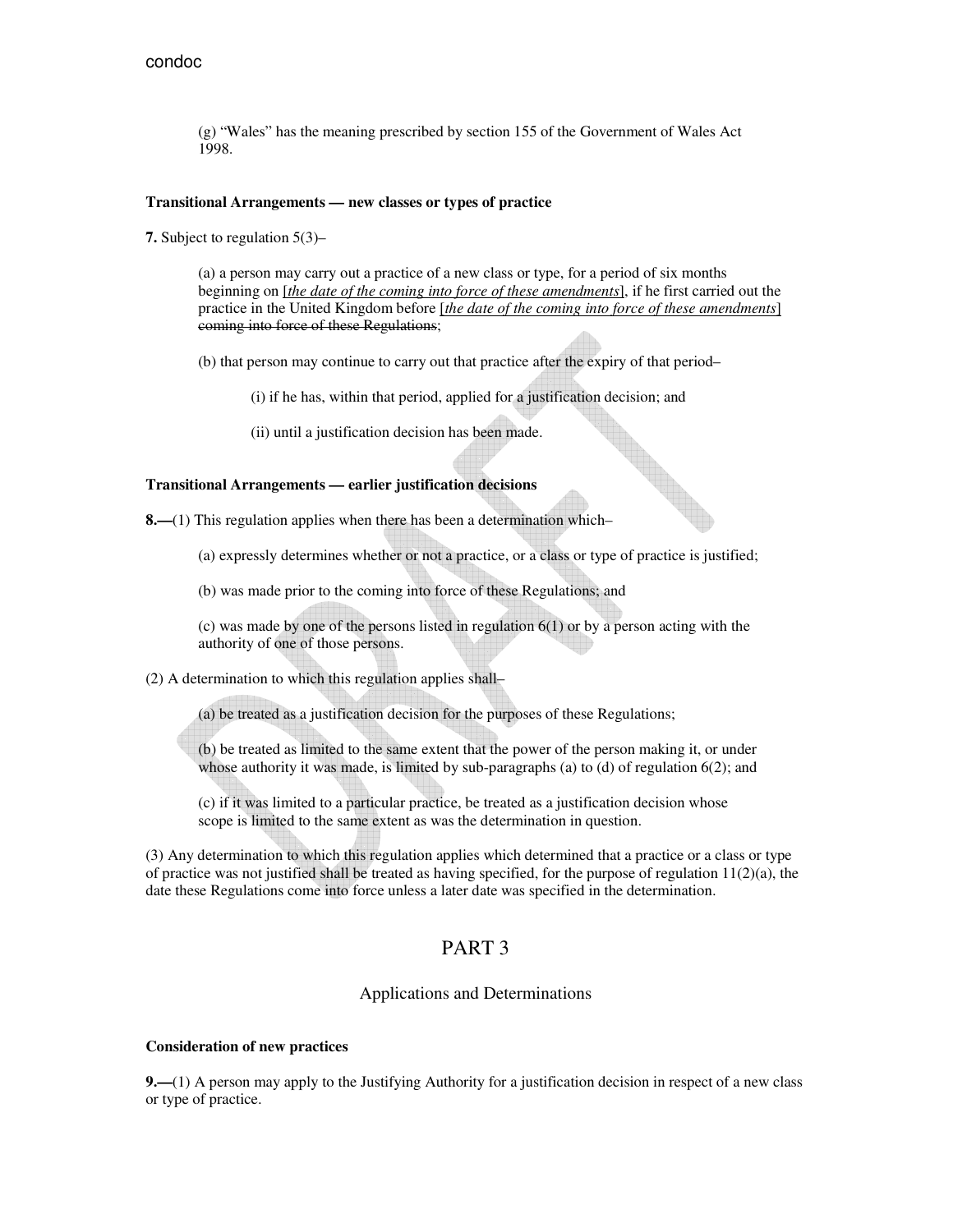(2) Having received an application under paragraph (1) the Justifying Authority shall, subject to regulation 14(2), consider it and make a justification decision in respect of that class or type of practice.

(3) The Justifying Authority may, subject to regulation 14(2), without receiving an application under paragraph (1), make a justification decision in respect of a new class or type of practice.

### **Review of existing practices**

**10.—**(1) A person may apply to the Justifying Authority to review an existing class or type of practice if one of the conditions set out in paragraph (4) is satisfied.

(2) Having received an application under paragraph  $(1)$ , the Justifying Authority maymust, subject to regulation  $14(2)$ , consider  $\ddot{\textbf{t}}$  carrying out a review and may having carried out a review make a new justification decision in respect of that class or type of practice.

(3) Subject to regulation 14(2), The Justifying Authority may, subject to regulation  $14(2)$ , without receiving an application under paragraph (1):

(a) must consider, carrying out a review of an existing class or type of practice if the Justifying Authority becomes aware that one of the conditions set out in paragraph  $(4)(a)$  is satisfied;

(b) may consider carrying out a review of an existing class or type of practice if the condition set out in paragraph (4)(b) is satisfied,

and in either case may having carried out a review make a new justification decision in respect of that the relevant class or type of practice.

(4) The conditions referred to in paragraphs (1) and (3) above are that–

(a) new and important evidence is acquired about its the efficacy or potential consequences of–

(i) the class or type of practice; or

(ii) other techniques or technologies that have the same objective as it is acquired; or

(b) there has been a justification decision that it is not justified.

## **Conditions and consequential matters**

**11.—**(1) A justification decision may be made subject to such conditions as the Justifying Authority may consider appropriate.

(2) If the Justifying Authority in considering a justification decision determines that an existing class or type of practice is not justified he–

(a) shall specify in the justification decision a date, which may be later than the date of the justification decision, after which persons must cease from carrying out practices of that class or type; and

(b) may specify by notice served on an operator or any other person, steps which that person is required to take which the Justifying Authority considers appropriate as a consequence of the decision.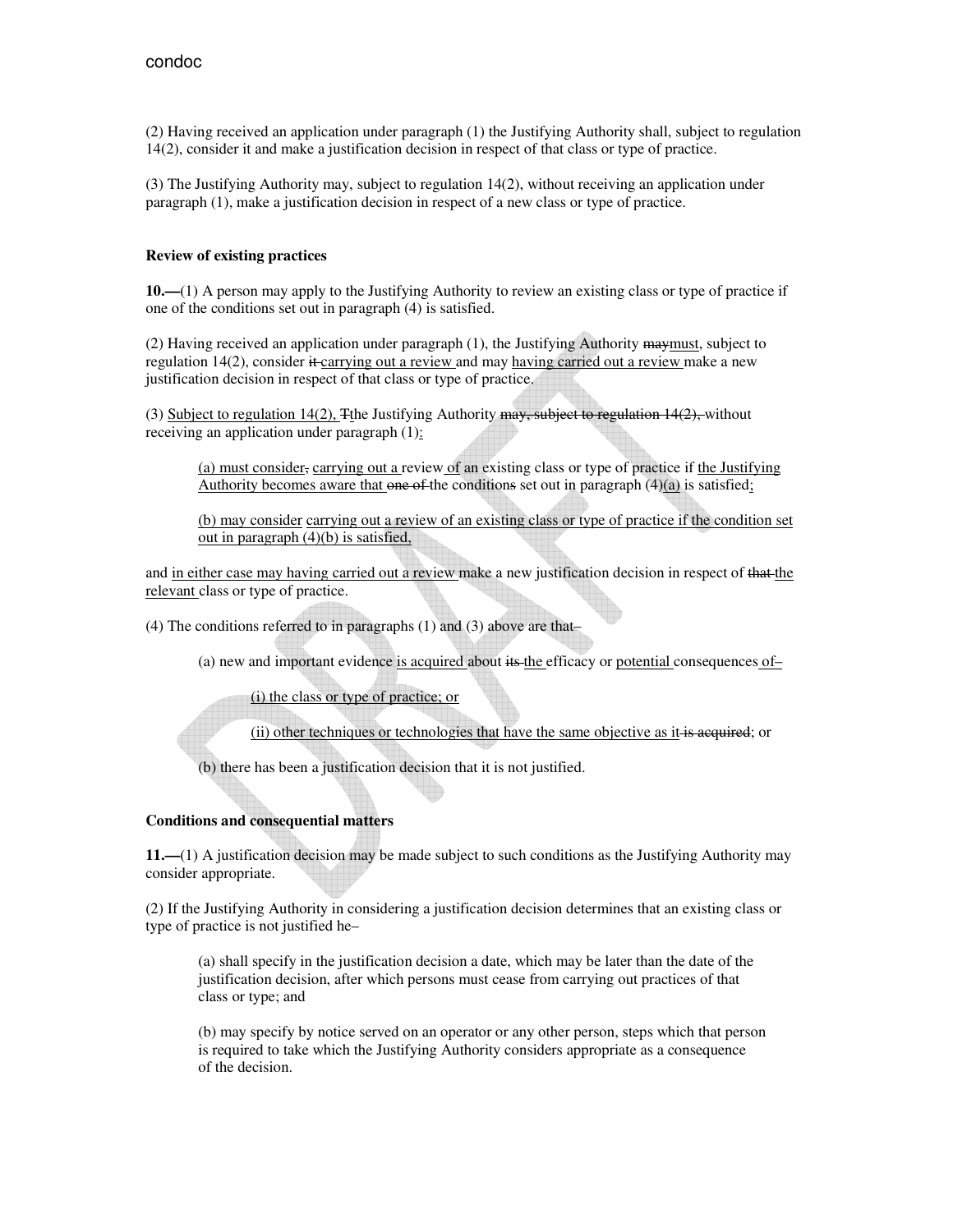### **Determination whether a practice is new or existing**

**12.—**(1) The Secretary of State may, and at the request of any other person shall, determine whether a practice belongs to a new or existing class or type of practice for the purposes of these Regulations.

(2) Any application under regulation 9 or 10 shall be deemed to include a request under paragraph (1).

## PART 4

## Procedures

#### **Application procedure**

**13.—**(1) A person may make an application under regulation 9 or 10 to the Secretary of State, the Scottish Ministers, a Northern Ireland department, or the National Assembly for Wales, and those persons may receive such applications, without limitation as to the territorial extent or the subject matter of the application.

(2) The recipient of an application shall forthwith upon receipt forward a copy of it to such of the persons listed in regulation 6(1) as did not receive the application, which copies shall be treated as if they were applications.

(3) Any application under regulation 9 or 10 shall, notwithstanding any statement by the applicant of the geographical extent or limit of his application, be treated as if it were an application made to each of the persons listed in regulation 6(1) insofar as each is able pursuant to regulation 6(2) to exercise the function of determining the application.

### **Form of applications and decisions**

**14.—**(1) Any justification decision, required or permitted to be made by these Regulations, that–

(a) determines that a class or type of practice is justified, where it was not previously justified; or

(b) determines that a class or type of practice is no longer justified; or

(c) introduces or changes conditions relating to the justification of a class or type of practice,

shall be made by the Justifying Authority in the form of regulations, by exercising such powers as the Justifying Authority has which arise apart from these Regulations, including but not limited to powers under section 2(2) of the European Communities Act 1972.

(2) In the event that any of the persons mentioned in regulation 6(1) as constituting the Justifying Authority has no such power as is mentioned in paragraph (1), he shall not make a justification decision.

(3) Any application, determination, decision or notice made or given under these Regulations, other than a justification decision required by paragraph (1) to be in the form of regulations, shall be in writing, unless paragraph (4) applies.

(4) Any person to whom these Regulations require any application, determination, decision, notice or other information to be communicated may agree to receive that application, determination, decision, notice or other information by any electronic means of communication or other information technology, but may not require it to be so communicated.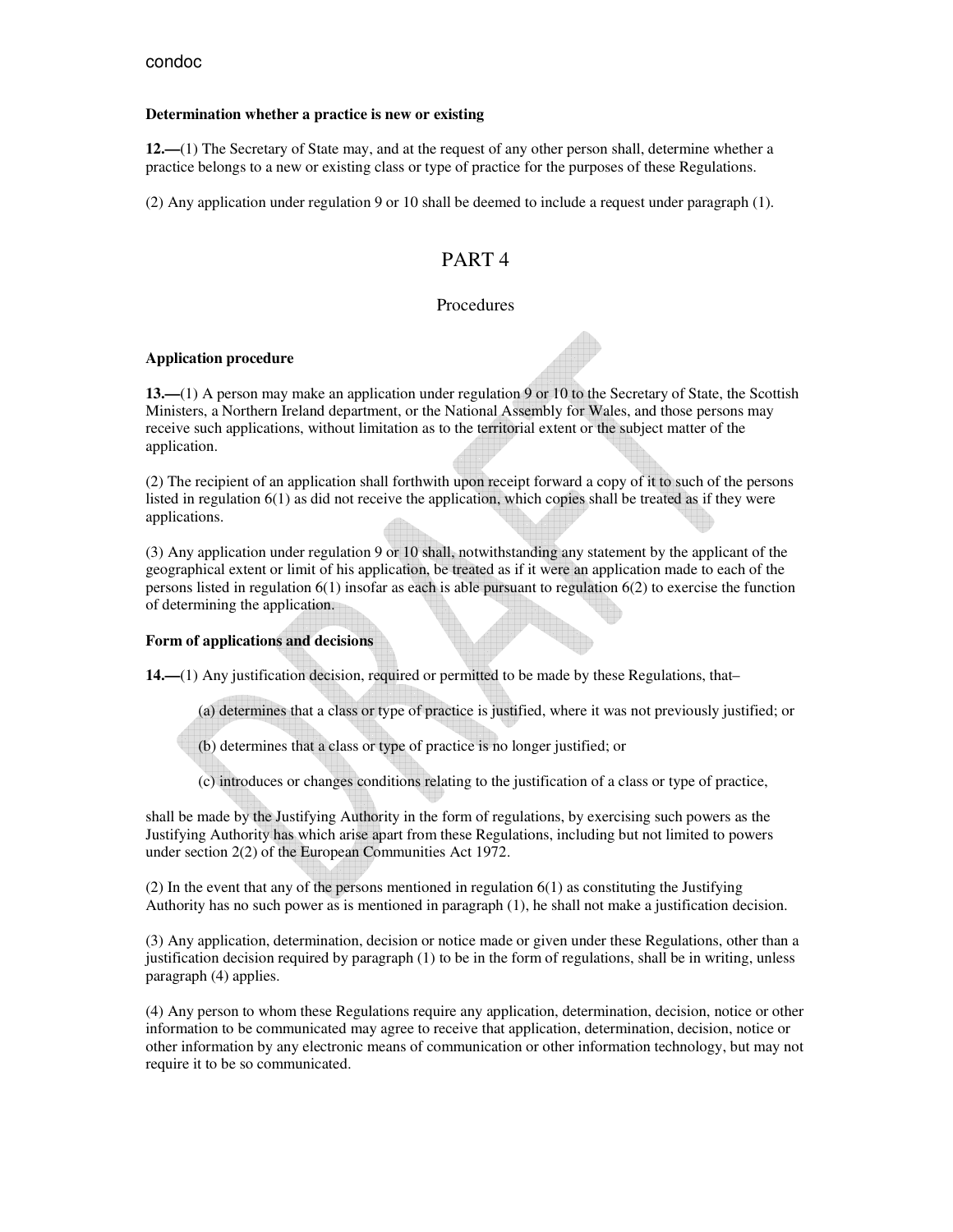(5) Without prejudice to paragraph (1), the Justifying Authority shall take such steps as he considers appropriate to bring any determination, decision or notice made or given under these Regulations to the attention of any person likely to be affected by it.

(6) After making any determination or justification decision under these Regulations, the Justifying Authority which has made the determination or decision shall forthwith give notice of the determination or decision and of where a copy of the determination or decision can be obtained, as follows:

- (a) for a determination or decision affecting England, Wales, or both, in the London Gazette;
- (b) for a determination or decision affecting Scotland, in the Edinburgh Gazette;
- (c) for a determination or decision affecting Northern Ireland, in the Belfast Gazette.

#### **Time for determining applications**

**15.—**(1) The Justifying Authority or, in the case of regulation 12, the Secretary of State shall, within one month of receiving an application or request under regulation 9, 10,  $\Theta F^{-12}$  or  $21C(1)$ , notify the applicant of the period within which it will be determined.

(2) The Justifying Authority or, in the case of regulation 12, the Secretary of State shall, within the period notified to the applicant under paragraph (1) or such further period as shall be notified to the applicant–

(a) make a justification decision or determination in relation to that application; or

(b) (if he has decided not to make a justification decision on an application made under regulation 10) notify the applicant of his intention not to make a justification decision in respect of the application.

## PART 5

## Information, Consultation and Publicity

### **Information**

**16.—**(1) For the purpose of the discharge of any function under these Regulations, the Justifying Authority may, by notice served on any person, require that person to furnish such information as is specified in the notice, within such period as is so specified.

(2) A notice served pursuant to paragraph (1) may only specify such information as is in the person's possession or which the person may reasonably be expected to furnish.

(3) A notice served pursuant to paragraph (1) may be withdrawn or varied by the Justifying Authority.

(4) The period specified in the notice pursuant to paragraph (1) shall be not less than 28 days unless in the opinion of the Justifying Authority it is necessary for the provision of the information to be expedited.

(5) A notice served pursuant to paragraph (1) shall invite the person upon whom the notice is served to notify the Justifying Authority within 14 days of any grounds upon which the notice ought to be varied or withdrawn under paragraph (3).

#### **Inquiries and Hearings**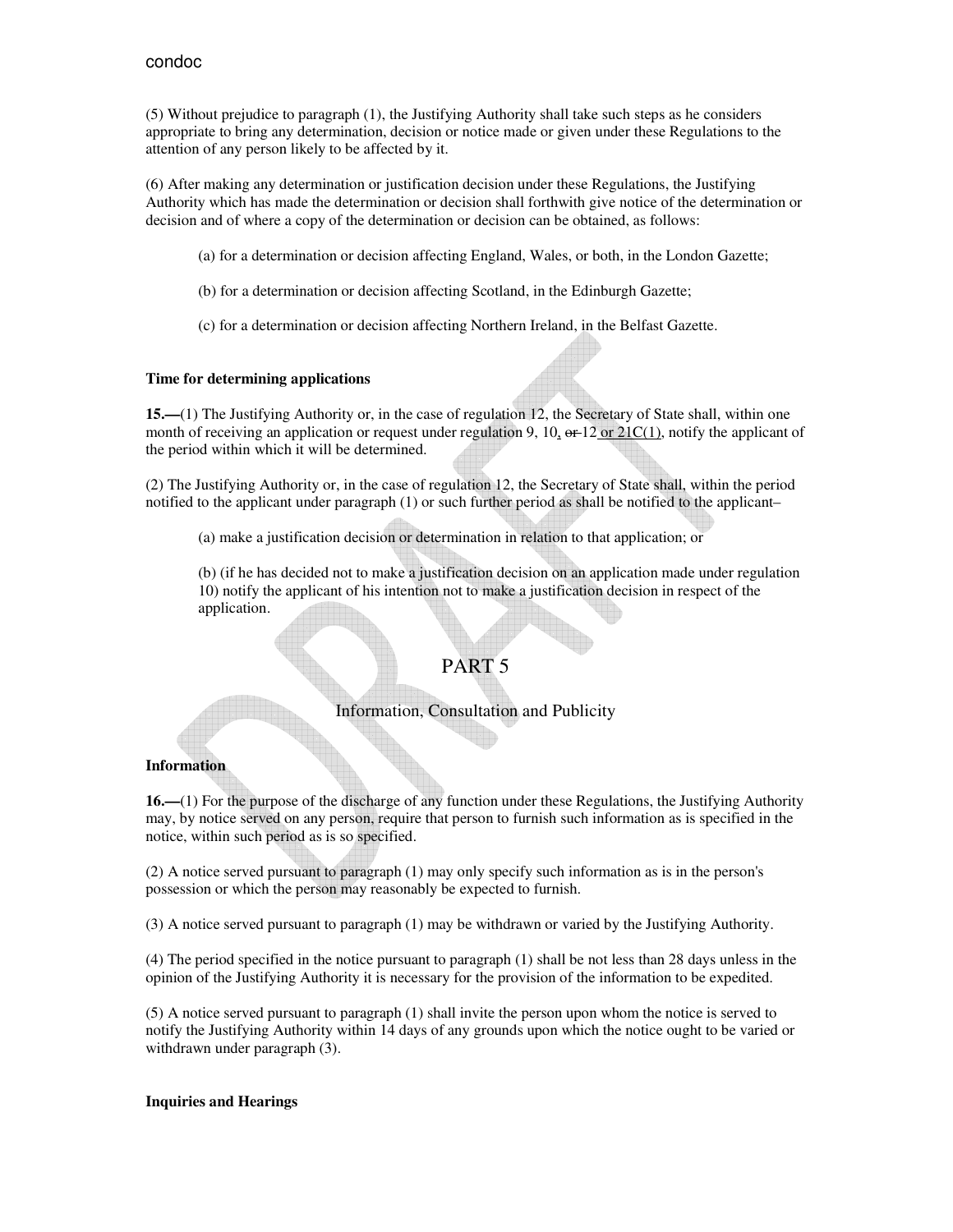**17.—**(1) Without prejudice to any other power to hold an inquiry or other hearing, the Justifying Authority may cause an inquiry or other hearing to be held if it appears to him expedient to do so in connection with the exercise of any of his functions under these Regulations.

(2) In respect of any inquiry or other hearing held pursuant to paragraph (1)–

(a) if the inquiry or hearing is held in England or Wales, subsections (2) to (5) of section 250 of the Local Government Act 1972 (which contain supplementary provisions with respect to local inquiries held in pursuance of that section) shall apply as they apply to inquiries under that section, but as if–

(i) references to the person appointed to hold the inquiry included references to the Justifying Authority;

(ii) references to the Minister causing an inquiry to be held were references to the Justifying Authority;

(iii) the words "not being the property of a local authority" were deleted from paragraph (b) of subsection (2); and

(iv) the words "local authority or" in subsection (4) were deleted;

(b) if the inquiry or hearing is held in Scotland, subsections (2) and (4) to (8) of section 210 of the Local Government (Scotland) Act 1973 (which relate to the holding of local inquiries) shall apply as they apply to inquiries under that section, but as if–

> (i) references to the person appointed to hold the inquiry included references to the Justifying Authority;

(ii) references to the Minister were references to the Justifying Authority; and

(iii) the words "local authority or", "any authority or" and "that authority or" in subsection (7) were deleted;

(c) if the inquiry or hearing is held in Northern Ireland, paragraphs 1 and 3 to 8 of Schedule 8 to the Health and Personal Social Services (Northern Ireland) Order 1972 (which relate to the giving of evidence at, and the expenses incurred in relation to inquiries) shall apply as they apply in relation to an inquiry under that Schedule, but as if–

(i) references to the person appointed to hold the inquiry included references to the Justifying Authority; and

(ii) references to the Ministry were references to the Justifying Authority;

(d) the Justifying Authority shall take such steps as he considers appropriate to publish or otherwise give notice of the time and place of the inquiry or hearing to any person likely to be affected by it.

#### **Consultation**

**18.—**(1) Before making a justification decision, a determination under regulation 12 or 21C(1) or serving a contravention notice under regulation 22, the Justifying Authority or Secretary of State (as the case may be)–

(a) shall consult–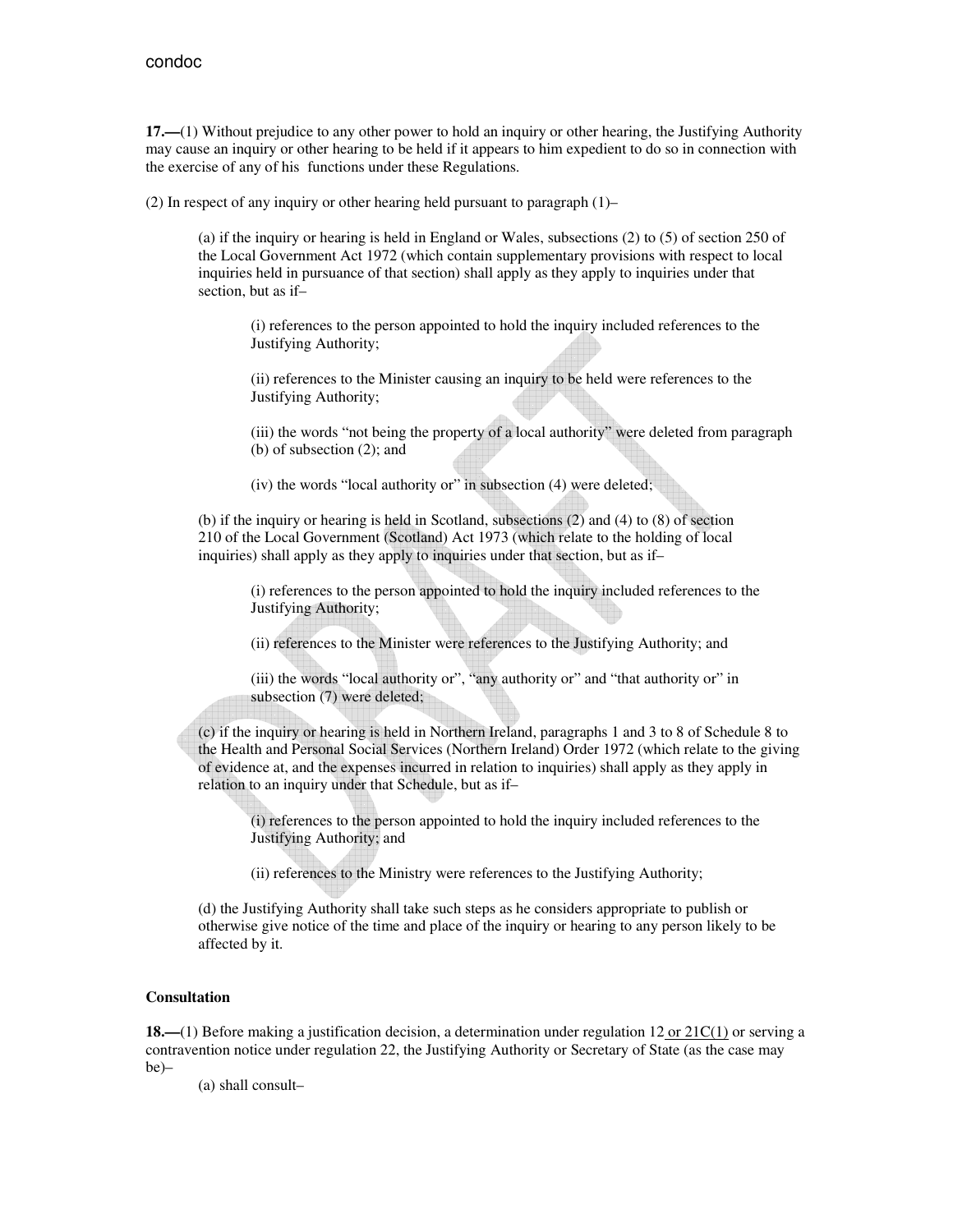(i) the Health and Safety Executive;

(ia) the Office for Nuclear Regulation;

(ii) the Food Standards Agency;

(iii) Public Health England, an executive agency of the Department of Health; and

(iv) where the class or type of practice involves a radioactive substance, the Environment Agency, the Natural Resources Body for Wales, the Scottish Environment Protection Agency and the Department of the Environment for Northern Ireland;

(b) may consult any other person whom he considers it appropriate to consult;

(c) shall take such steps as he considers appropriate to bring the proposed decision, determination or contravention notice to the attention of any person likely to be affected by it.

(2) Before exercising any function under Part 3 or under regulation 16,  $17, 21C(1)$  or 22, 26 or 27, the person proposing to exercise the function shall consult the other persons listed in regulation 6(1).

#### **Register**

**19.—**(1) The Secretary of State shall maintain a register containing such particulars as he considers appropriate of–

(a) any application made under regulation 9, 10,  $\Theta$  + 12 or 21C(1);

(b) justification decisions and other determinations made under Part 3 or regulation 21C(1) or to which regulation 8 applies;

(ba) approvals granted under regulation 21E;

(c) such other information as he considers appropriate.

(2) The Scottish Ministers, or a Northern Ireland department, or the National Assembly for Wales, having made a justification decision under regulation 9, 10 or 11 or a determination under regulation 21C(1) shall as soon as reasonably practicable provide to the Secretary of State full particulars of that decision and such other information as he reasonably requires to perform his function under paragraph (1); and this paragraph shall apply to determinations to which regulation 8 applies as if they were justification decisions made by the relevant Justifying Authority on the entry into force of these Regulations.

(3) The Secretary of State shall–

(a) ensure that the register is open to inspection by members of the public free of charge at all reasonable hours; and

(b) afford to members of the public facilities for obtaining copies of entries, free of charge.

## PART 6

#### Personal Ornaments, Toys and Cosmetics

**Addition of Rradioactive substances to in personal ornaments, toys or and cosmetics**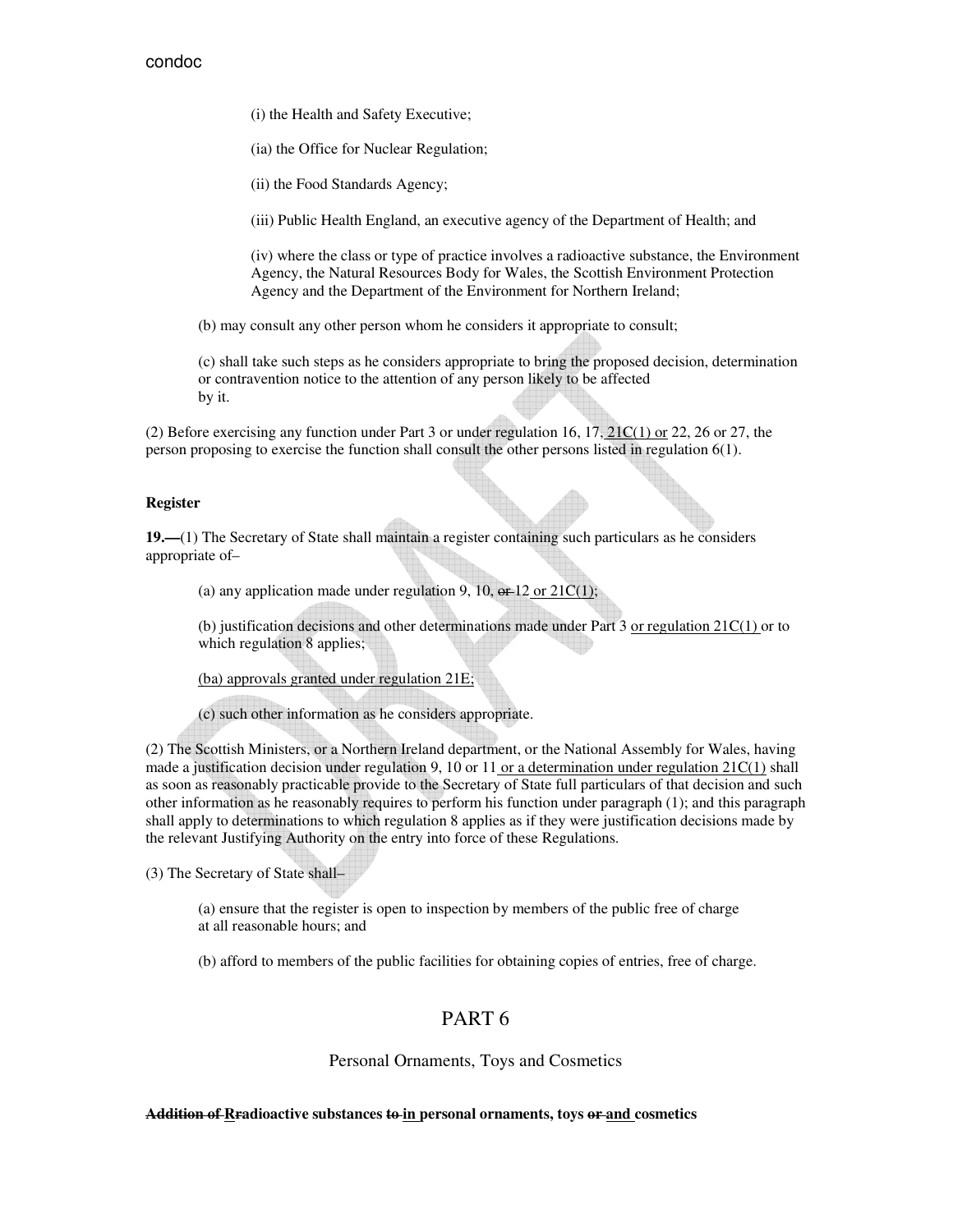**20.—**(1) No person shall–

(a) knowingly or recklessly add any radioactive substance in the production of personal ornaments or toys; or

(b) knowingly or recklessly import or export any personal ornament, toy or cosmetic to which any radioactive substance has been added in its production.

(1A) A person must not carry out a practice involving the activation of materials used in toys or personal ornaments where that activation results, at the time of the placing on the market of the products or at the time of their manufacture, in an increase in activity which cannot be disregarded from a radiation protection point of view.

(2) In paragraph 6 of Schedule 2 of the Toys (Safety) Regulations 1995 (which concerns radioactive substances in toys), for "Council Directive 80/836/Euratom shall apply", substitute "This is without prejudice to regulation 20 of the Justification of Practices Involving Ionising Radiation Regulations 2004".



Practices involving consumer products

## **Justification of classes or types of practice involving consumer products**

**20A. —**(1) Any person intending to manufacture or import a consumer product for which the intended use is likely to belong to a new class or type of practice must, prior to commencing manufacture or import, make an application to the Justifying Authority under regulation 9(1) in respect of the intended use of the consumer product and provide to the Justifying Authority the information listed in paragraph 1 of Schedule A1.

(2) In making a justification decision in respect of a new class or type of practice involving the use of a consumer product, the Justifying Authority must take into account the information provided under paragraph (1) and must assess the factors listed in paragraph 2 of Schedule A1.

(3) A person must not sell or make available to the public consumer products where–

(a) their intended use would constitute a contravention of regulation 4(5) or 5(3); or

(b) their intended use would not belong to one or more of the categories listed in paragraph 1 of Schedule 1 to the Ionising Radiations Regulations 2017.

### **Classes or types of practice involving the activation of material in consumer products**

**20B.** A class or type of practice involving activation of material resulting in an increase in activity in a consumer product, which at the time of placing that consumer product on the market cannot be disregarded from a radiation protection point of view, is "new" for the purposes of these Regulations if that class or type of practice has not been found to be justified.

## PART 7

Justification of classes or types of practice involving a medical exposure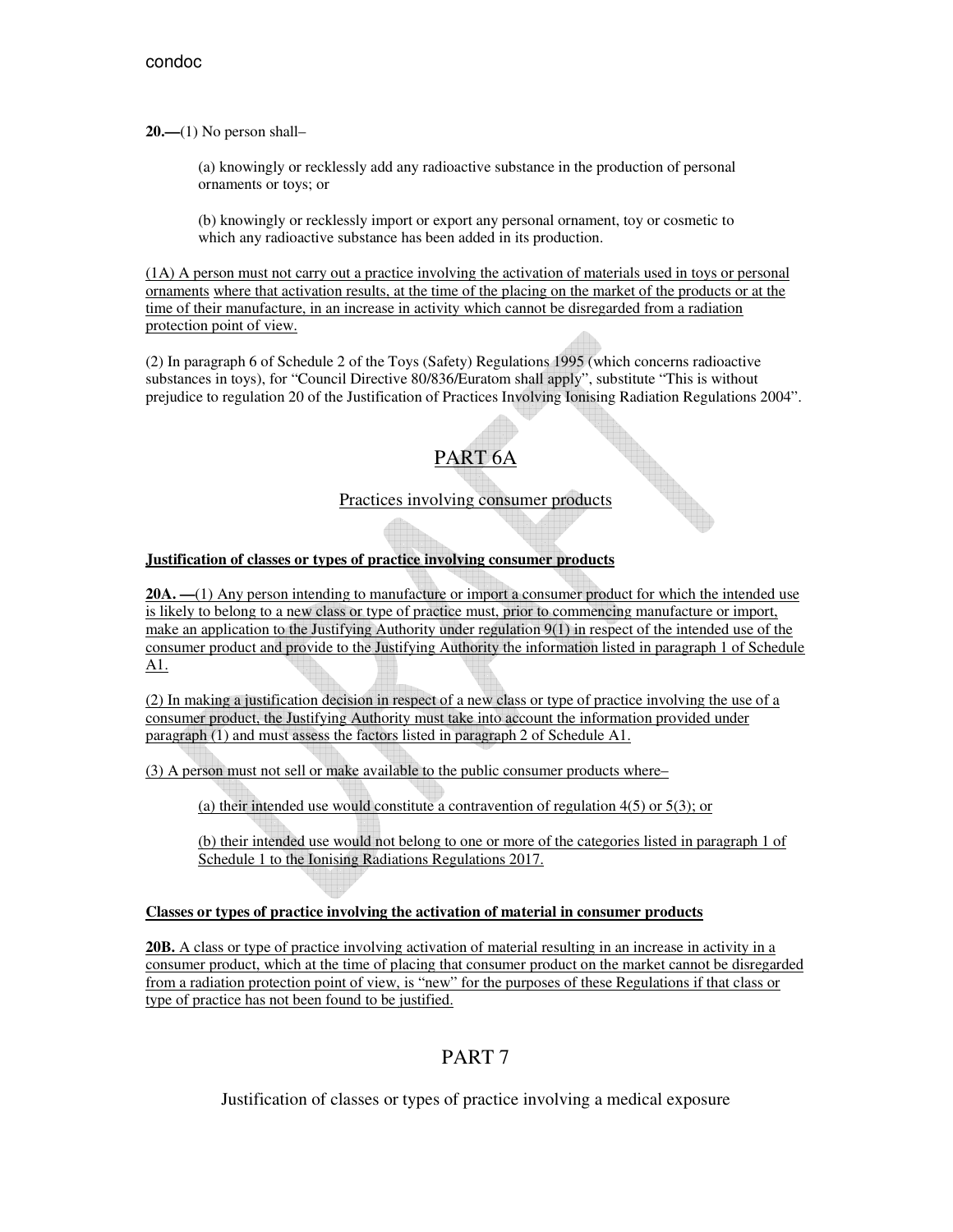### **Saving for medical practices**

**21.** Nothing in regulations 4(5) or 5(3) shall prevent anything any exposure described in [paragraphs (a) to (e) of regulation 3] permitted under regulation 6 of the Ionising Radiation (Medical Exposure) Regulations 2000[2018] and permitted under [regulation 11] of those Regulations.

# PART 7A

## Practices involving non-medical imaging exposure

## **Application of this Part**

21A. —(1) This Part applies to imaging practices.

(2) In these Regulations, an "imaging practice" is a practice involving non-medical imaging exposure other than one that uses medical radiological equipment.

## **Identification of practices**

**21B.** The Secretary of State must take reasonable steps to ensure the identification of imaging practices.

## **Determinations and new and existing practices**

21C. —(1) The Justifying Authority may, and at the request of any other person must, determine whether a particular imaging practice belongs to a new or existing class or type of practice.

(2) A person must not carry out a particular imaging practice that is new unless paragraph (5) applies.

(3) A particular imaging practice is "new" for the purpose of this regulation if–

(a) it was not carried out in the United Kingdom before 6th February 2018; or

(b) it was carried out in the United Kingdom before 6th February 2018 but in breach of a requirement not to carry out a practice in the relevant class or type until that class or type had been found to be justified,

and in either case the Justifying Authority has not made a positive determination in respect of that particular imaging practice in the most recent determination made under paragraph (1) that is applicable to that particular imaging practice.

(4) A determination made by the Justifying Authority under paragraph (1) will be "positive" for the purpose of this regulation unless–

(a) the Justifying Authority determines that the particular imaging practice belongs to a new class or type of practice;

(b) the Justifying Authority determines that the particular imaging practice belongs to an existing class or type of practice and it has been determined in the most recent justification decision applicable to that class or type of practice that it is not justified.

(5) Subject to regulation 5(3)–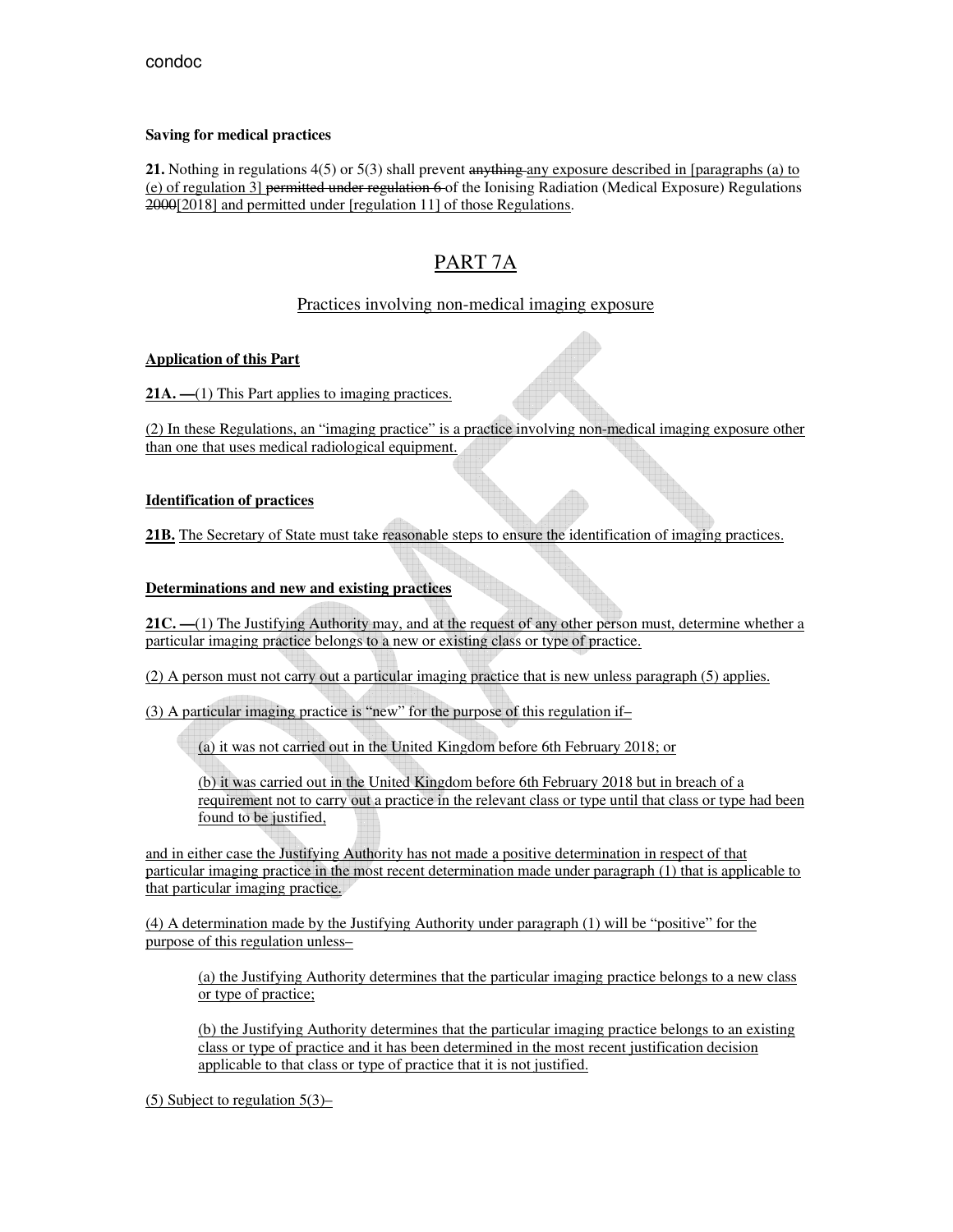(a) a person may carry out a particular imaging practice that is new for a period of six months beginning on [*the date of the coming into force of these amendments*], if that person first carried out the particular imaging practice before [*the date of the coming into force of these amendments*];

(b) that person may continue to carry out that imaging practice after the expiry of that period–

 $(i)$  if that person has, within that period, applied for a determination under paragraph  $(1)$ ; and

(ii) until that determination has been made.

### **Individual justification and regular review**

**21D. —**(1) A person carrying out an imaging practice must either–

(a) ensure that each individual exposure is justified; or

(b) carry out regular reviews of the implementation of that imaging practice and after each review promptly provide to the Justifying Authority a written report summarising the results of that review.

(2) In this regulation an individual exposure is justified where the individual or societal benefit resulting from the exposure outweighs the health detriment that it may cause.

 $(3)$  The appropriate frequency of the reviews described in paragraph  $(1)(b)$  will depend on the specific circumstances of the imaging practice including, but not limited to, how often the exposures take place.

### **Approvals and requirements for practices**

**21E.** —(1) The Justifying Authority may grant an approval to a person in respect of a particular imaging practice.

(2) The Justifying Authority must in any approval it grants under paragraph (1) set out requirements, including criteria for implementation, which the person must comply with in carrying out the particular imaging practice.

(3) In establishing the requirements to be contained in an approval, the Justifying Authority must consult–

(a) the other persons listed in regulation 6(1); and

(b) any of the persons listed in regulation  $18(1)(a)$  whom the Justifying Authority considers it appropriate to consult.

(4) A person must not carry out a particular imaging practice unless the Justifying Authority has granted an approval to that person in respect of that particular imaging practice and the Justifying Authority has not withdrawn the approval.

(5) The Justifying Authority may serve a notice on a person if the Justifying Authority is of the opinion that the person is not complying with the requirements contained in that person's approval in carrying out the particular imaging practice to which the approval relates and the notice must specify–

(a) the matters constituting the failure to comply with the requirements in the approval;

(b) the steps that must be taken to remedy the failure to comply; and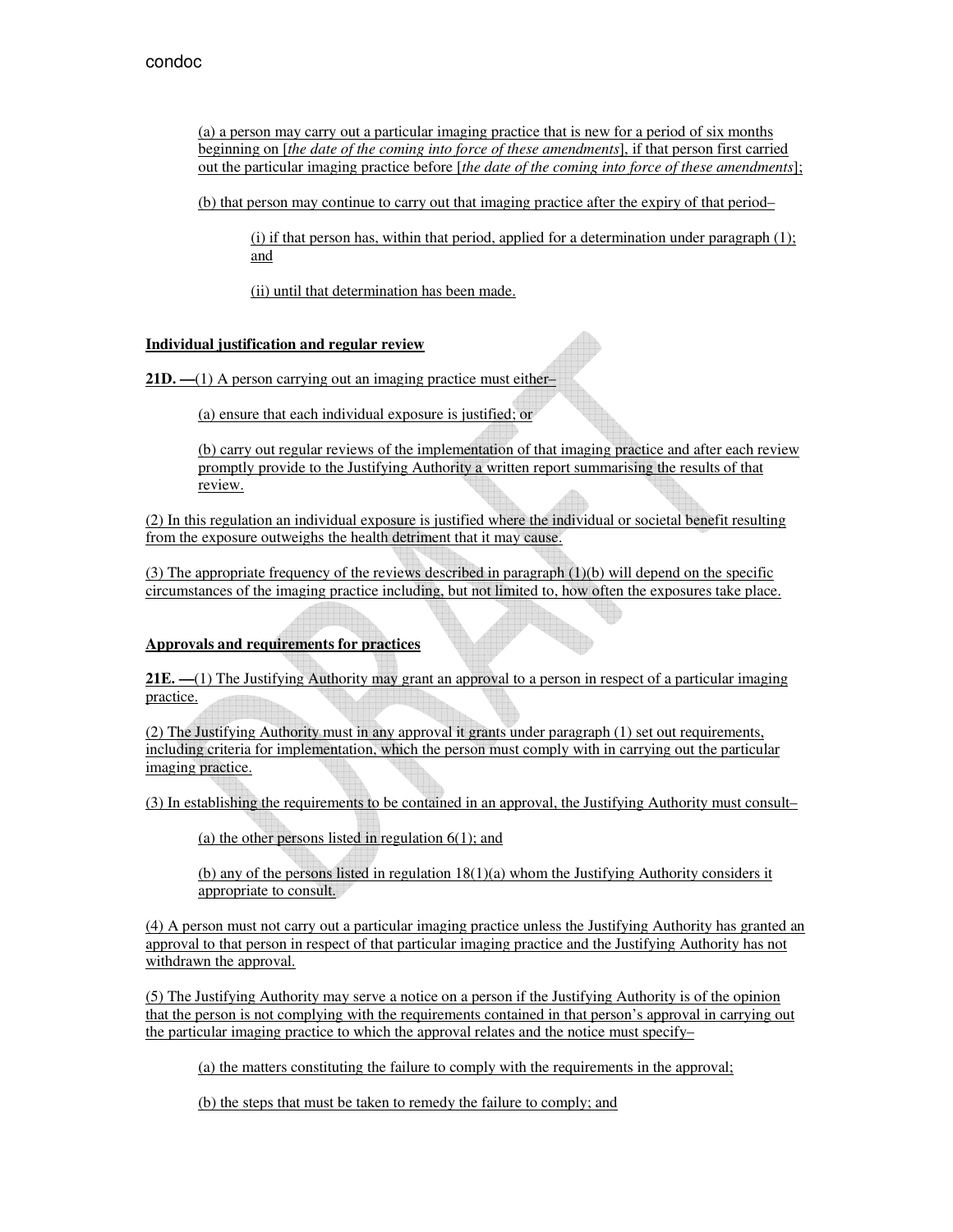(c) the period within which those steps must be taken, which must be no less than 28 days unless in the opinion of the Justifying Authority it is necessary for those steps to be taken more quickly.

(6) The Justifying Authority may withdraw an approval from a person if–

(a) the Justifying Authority has served a notice on that person under paragraph (5);

(b) the period specified in the notice for taking the steps to remedy the failure has passed; and

(c) the Justifying Authority is of the opinion that the person has not taken the steps specified in the notice to remedy the failure to comply.

(7) Where the Justifying Authority has withdrawn an approval from a person under paragraph (6), the Justifying Authority may subsequently grant a new approval to that person in respect of the same or any other particular imaging practice.

(8) The Justifying Authority may alter the requirements in an approval if–

(a) the Justifying Authority has consulted the person who holds the approval; and

(b) the Justifying Authority has served a notice on the person who holds the approval and the notice contains–

(i) the new requirements for the particular imaging practice; and

(ii) the date, which must be later than the date of the notice, from which those new requirements are to apply.

### **Dose constraints**

**21F.** For the purposes of these Regulations, the dose constraints for imaging practices must be significantly below the dose limits set out in [paragraphs 6 and 8 of Schedule 3] to the Ionising Radiations Regulations [2017].

### **Consent**

**21G.** —(1) A person proposing to subject an individual to an exposure as part of an imaging practice must first provide a reasonable level of information about the proposed exposure to, and obtain prior consent for the exposure from, the individual to be exposed.

(2) The requirement in paragraph (1) to obtain prior consent does not apply to law enforcement authorities.

(3) In this regulation, "law enforcement authority" means any authority responsible for preventing, detecting, investigating, combating and punishing criminal offences, including, but not limited to, the police, any prosecutor, any judicial authority and any prison authority.

(4) In paragraph (3), "prison authority" includes–

(a) a governor of a prison;

(b) an officer of a prison;

(c) a person working at a prison who is authorised by the governor of the prison to exercise powers of search;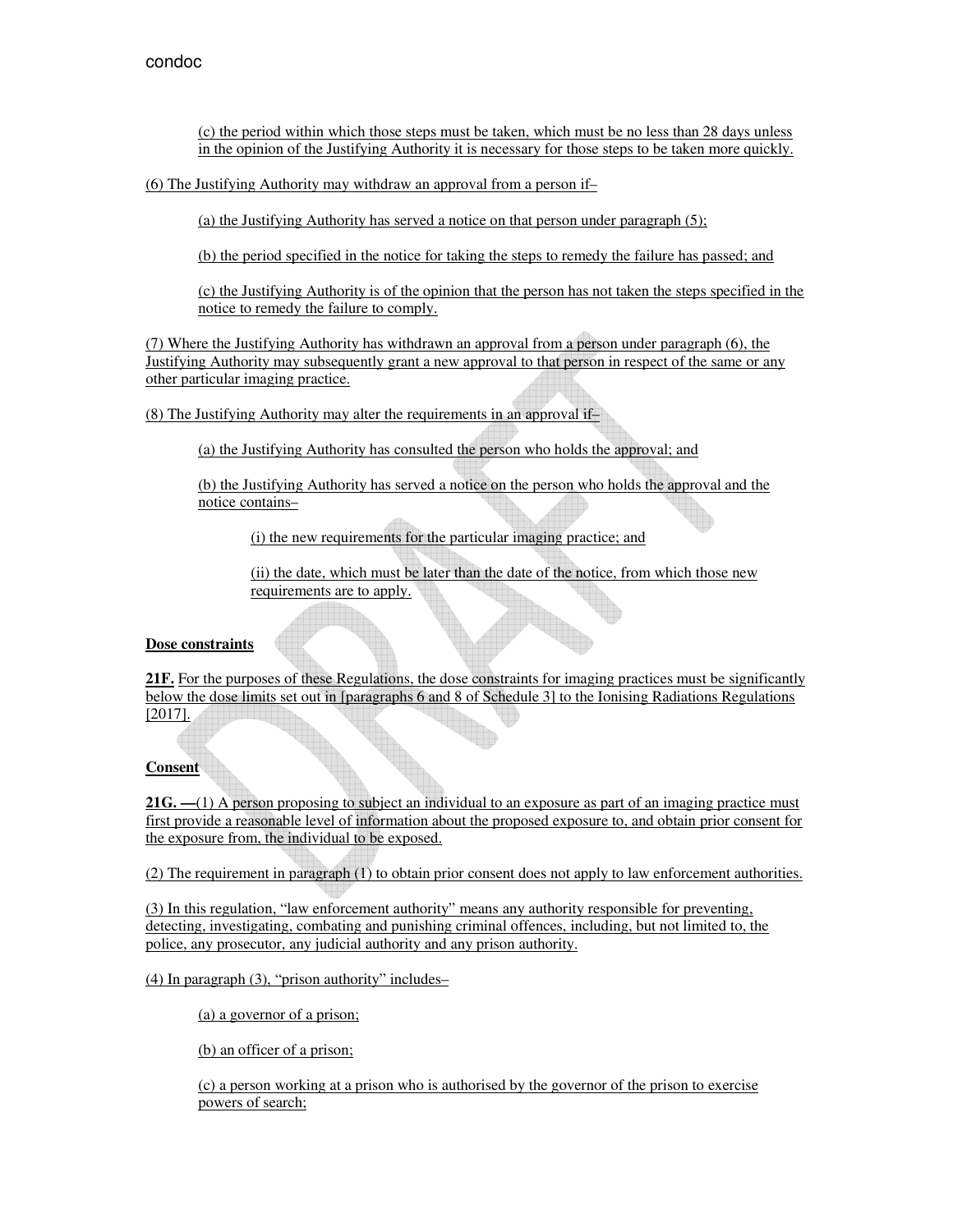(d) a director of a contracted out prison;

(e) a prisoner custody officer of a contracted out prison; and

(f) a worker at a contracted out prison who is authorised by the director of the contracted out prison to carry out restricted activities.

## PART 7B

## Practices involving naturally-occurring radioactive material

### **Identification of classes or types of practice**

**21H.** The Secretary of State must take reasonable steps to ensure the identification of classes or types of practice involving naturally-occurring radioactive material and leading to exposure of workers or members of the public which cannot be disregarded from a radiation protection point of view.

# PART 8

## Enforcement and Offences

### **Contravention Notices**

**22.—**(1) For the purposes of this regulation and of regulations 23 and 23A, a "relevant breach" means a contravention of regulation  $4(5)$ ,  $5(3)$ ,  $\text{e}t$ - $20\frac{20A(1)}{20A(3)}$ ,  $21C(2)$ ,  $21D(1)$ ,  $21E(4)$ ,  $21F$  or  $21G(1)$ ; failure to comply with any condition imposed pursuant to regulation 11(1); or failure to comply with any requirement imposed pursuant to regulation 11(2)(b) or 16(1).

(2) If the Justifying Authority is of the opinion that a person has committed a relevant breach he shall serve a notice (in these Regulations referred to as a "contravention notice") on that person.

(3) The Justifying Authority shall give notice of any contravention notice served pursuant to paragraph (2) to–

- (a) such of the persons listed in regulation  $6(1)$  as are not the person serving the notice;
- (b) the Health and Safety Executive;
- (ba) the Office for Nuclear Regulation;
- (c) the Food Standards Agency;
- (d) Public Health England, an executive agency of the Department of Health;

(e) where the class or type of practice involves a radioactive substance, the Environment Agency, the Natural Resources Body for Wales and the Scottish Environment Protection Agency; and

(f) any other person he considers appropriate.

(4) The contravention notice shall–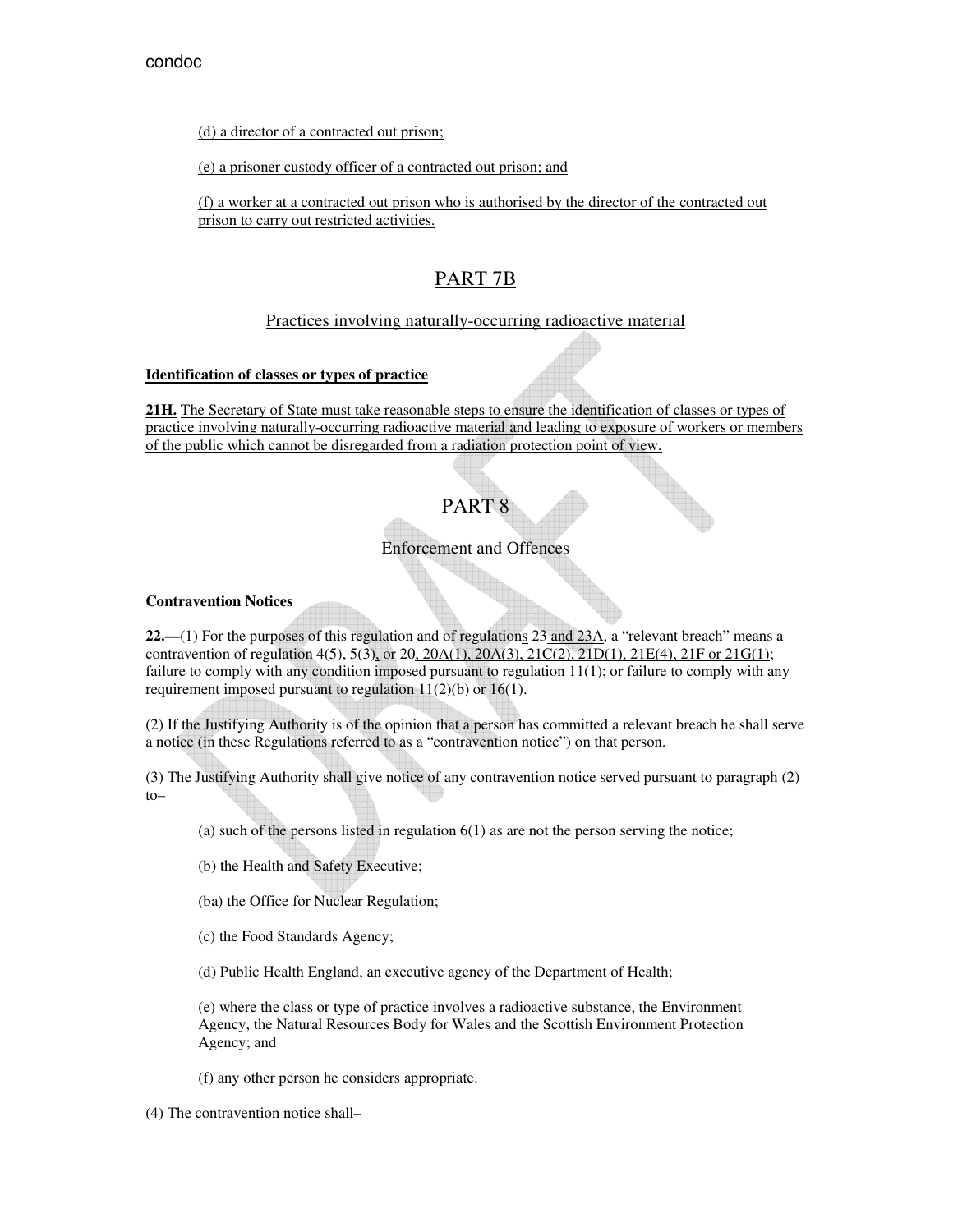(a) state that the Justifying Authority is of the opinion that the person has committed a relevant breach;

(b) specify the matters constituting the contravention or failure to comply;

(c) specify the steps that must be taken to remedy the contravention or failure to comply;

(d) specify the period within which those steps must be taken;

(e) specify the date on which the notice is to take effect;

(f) invite the person upon whom the notice is served to notify the Justifying Authority within 14 days of any grounds upon which the notice ought to be varied or withdrawn under paragraph (5); and

(g) not take effect before 28 days after the date of service of the notice, unless in the opinion of the Justifying Authority it is necessary for the notice to have immediate effect or otherwise to be expedited.

(5) The Justifying Authority may vary or withdraw any contravention notice by serving a further notice; and paragraph (3) and, in the case of a variation, paragraph (4) shall apply to that notice.

#### **Enforcement Powers**

**23.** The Justifying Authority shall, for the purpose of determining whether a person has committed a relevant breach be entitled to exercise any of the powers specified in Schedule 1.

#### **Inspections**

**23A.—**(1) The Justifying Authority must, for the purpose of monitoring whether a person has committed a relevant breach or has failed to comply with any of the requirements in an approval issued under regulation 21E in carrying out the particular practice to which the approval relates, establish an inspection programme taking into account–

(a) the potential magnitude and nature of the hazard associated with practices;

(b) a general assessment of radiation protection issues in the practices;

(c) the state of compliance with these Regulations.

(2) The Justifying Authority must ensure that the findings from each inspection carried out under the inspection programme are recorded and communicated to the undertaking concerned. If findings are related to an outside worker or workers, where appropriate, the Justifying Authority must also ensure that the findings are communicated to the employer.

#### **Offences and Penalties**

**24.—**(1) It is an offence for a person–

(a) to fail without reasonable excuse to comply with any requirement imposed by a contravention notice served on him pursuant to regulation 22;

(b) in providing any information under these Regulations, to–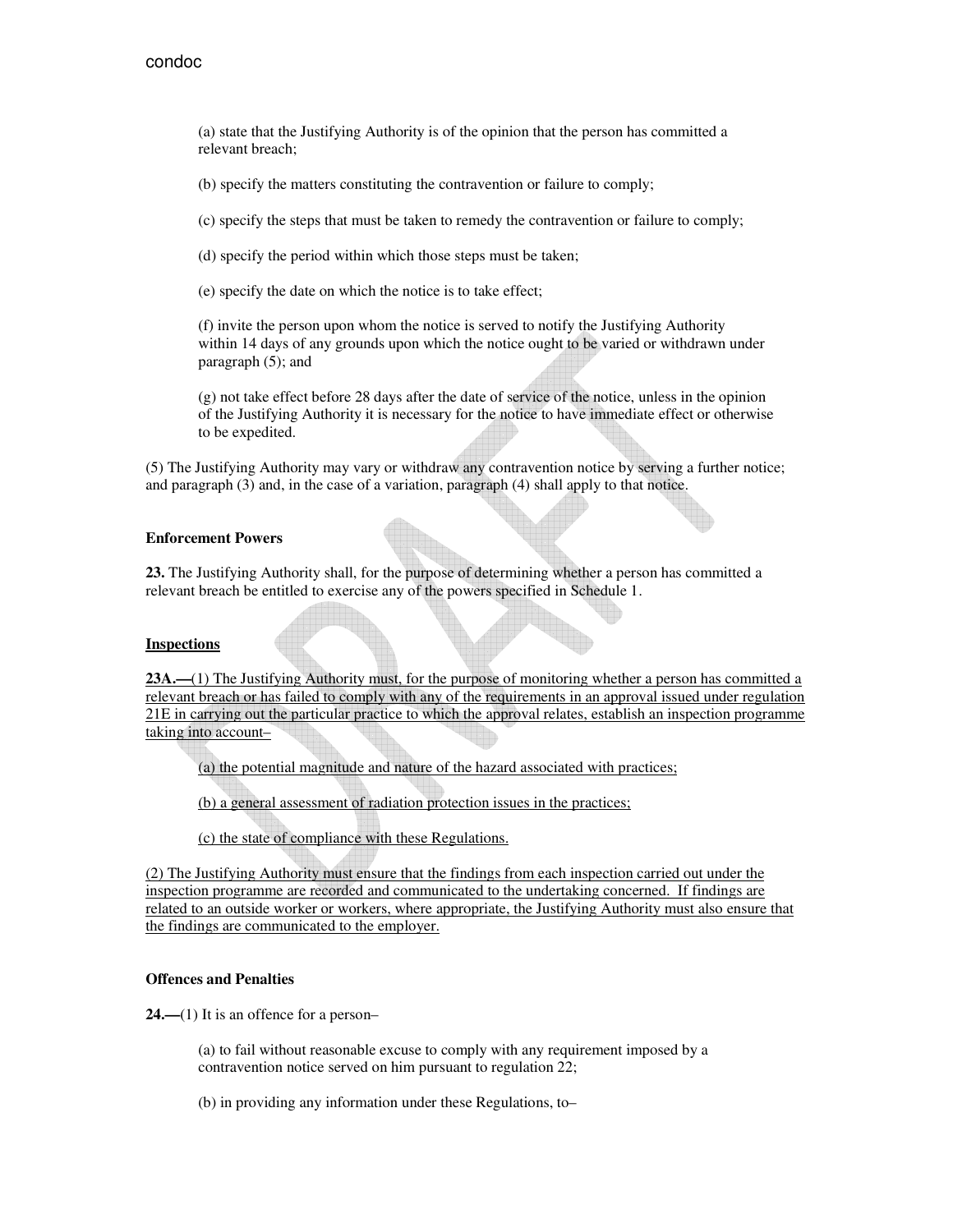(i) make a statement which he knows to be false or misleading in a material particular;

(ii) recklessly make a statement which is false or misleading in a material particular; or

(iii) produce or provide, or cause to be produced or provided, any document which he knows is false or misleading in a material particular.

(2) It is an offence for a person–

(a) intentionally to obstruct the Justifying Authority, or a person to whom the Justifying Authority has (under regulation 27) delegated the enforcement powers under regulation 23, in the exercise or performance of his powers under regulation 23;

(b) without reasonable excuse–

(i) to fail to comply with any requirement imposed pursuant to regulation 23;

(ii) to fail or refuse to provide facilities or assistance or any information or to permit any inspection reasonably required by the Justifying Authority, or a person to whom the Justifying Authority has (under regulation 27) delegated the enforcement powers under regulation 23, in the exercise or performance of his powers under regulation 23;

(iii) to prevent any other person from appearing before or answering any question required to be answered by the Justifying Authority, or a person to whom the Justifying Authority has (under regulation 27) delegated the enforcement powers under regulation 23, in the exercise or performance of his powers under regulation 23;

(c) falsely to pretend to be a person to whom the Justifying Authority has (under regulation 27) delegated the enforcement powers under regulation 23.

(3) A person guilty of an offence under paragraph (1) or (2) shall be liable–

(a) on summary conviction, to a fine not exceeding the statutory maximum or to imprisonment for a term not exceeding three months or to both;

(b) on conviction on indictment, to a fine or to imprisonment for a term not exceeding two years or to both.

### **Offences by bodies corporate etc.**

**25.—**(1) Schedule 2 applies to offences committed in England and Wales.

(2) Schedule 3 applies to offences committed in Scotland.

(3) Schedule 4 applies to offences committed in Northern Ireland.

#### **Application of criminal offences to the Crown**

**25A.—**(1) No contravention by the Crown of any provision of these Regulations makes the Crown criminally liable.

(2) Paragraph (1) does not affect the criminal liability of persons in the service of the Crown.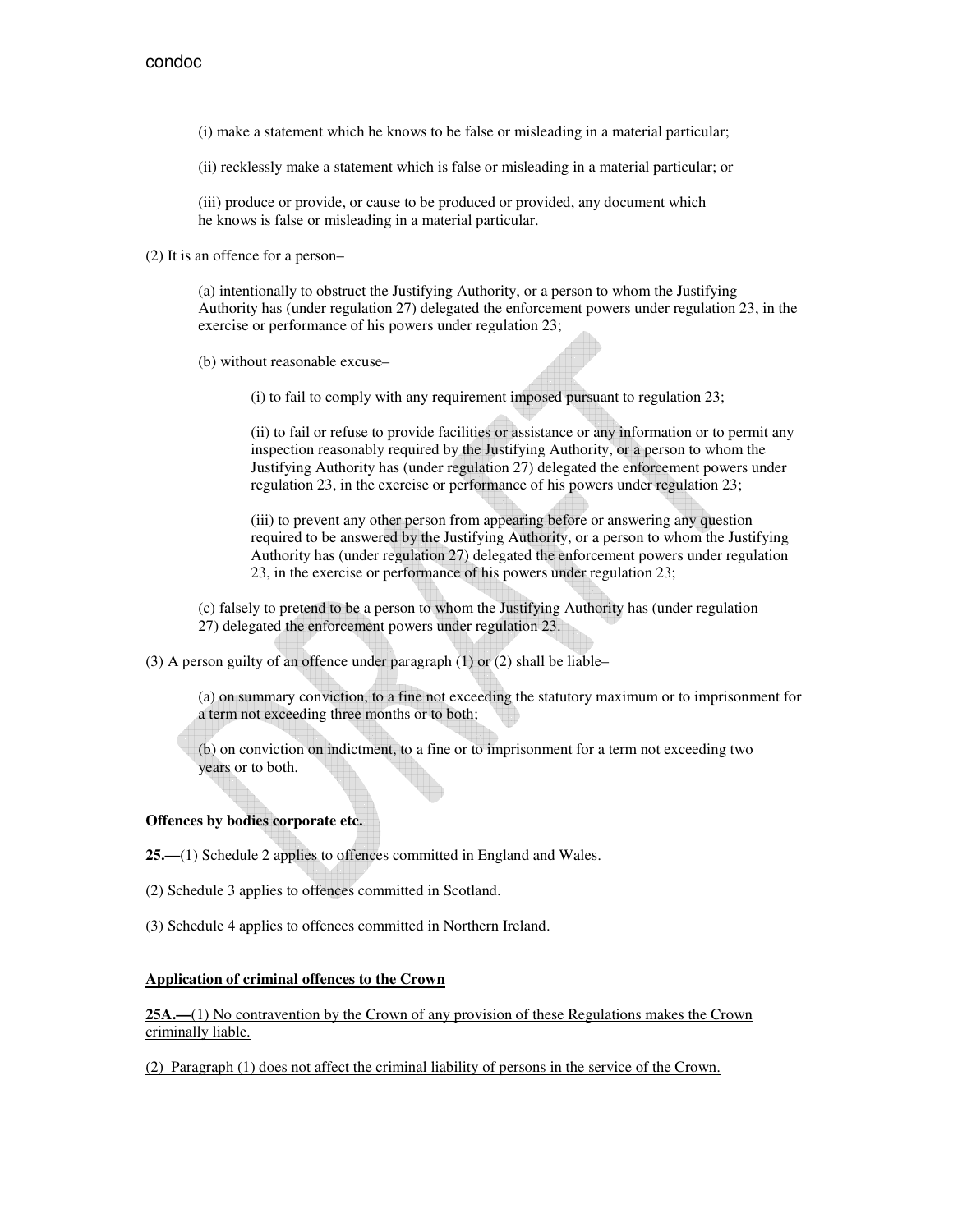(3) The High Court or, in Scotland, the Court of Session may, on the application of a person appearing to the Court to have an interest, declare unlawful any act or omission of the Crown which would, but for paragraph (1), constitute an offence under these Regulations.

### **Restriction on prosecutions**

**26.—** (1) Except as provided in regulation 27 and subject to paragraph (2), proceedings in respect of any offence under these Regulations shall not be instituted except by or with the consent of the Justifying Authority.

(2) This regulation shall not apply in Scotland.

## **Delegation of Enforcement Powers**

**27.—** (1) The Justifying Authority may delegate any or all of the following powers and functions–

(a) the powers under regulation 22 or 23;

(aa) the inspection functions under regulation 23A;

(b) the power to serve a notice under regulation 16, for the purpose of discharging any function delegated under sub-paragraph (a) of this regulation;

(c) except in Scotland, the power to institute prosecutions under regulation 26;

and may make such delegation subject to conditions.

(2) The Justifying Authority may delegate the obligations arising under regulation 14(5) and 18, insofar as they arise out of the discharge or intended discharge of any function delegated under paragraph (1).

(3) A delegation made under paragraph (1) is a determination to which regulation 14(6) applies.

# PART 8A

**Miscellaneous** 

**27A.— Review** 

(1) The Secretary of State must from time to time—

(a) carry out a review of the regulatory provision contained in these Regulations, and

(b) publish a report setting out the conclusions of the review.

(2) The first report must be published before [*date of the 5th anniversary of amendments coming into force*].

(3) Subsequent reports must be published at intervals not exceeding 5 years.

(4) Section 30(3) of the Small Business, Enterprise and Employment Act 2015 requires that a review carried out under this regulation must, so far as is reasonable, have regard to how the 2013 Directive is implemented in other member States.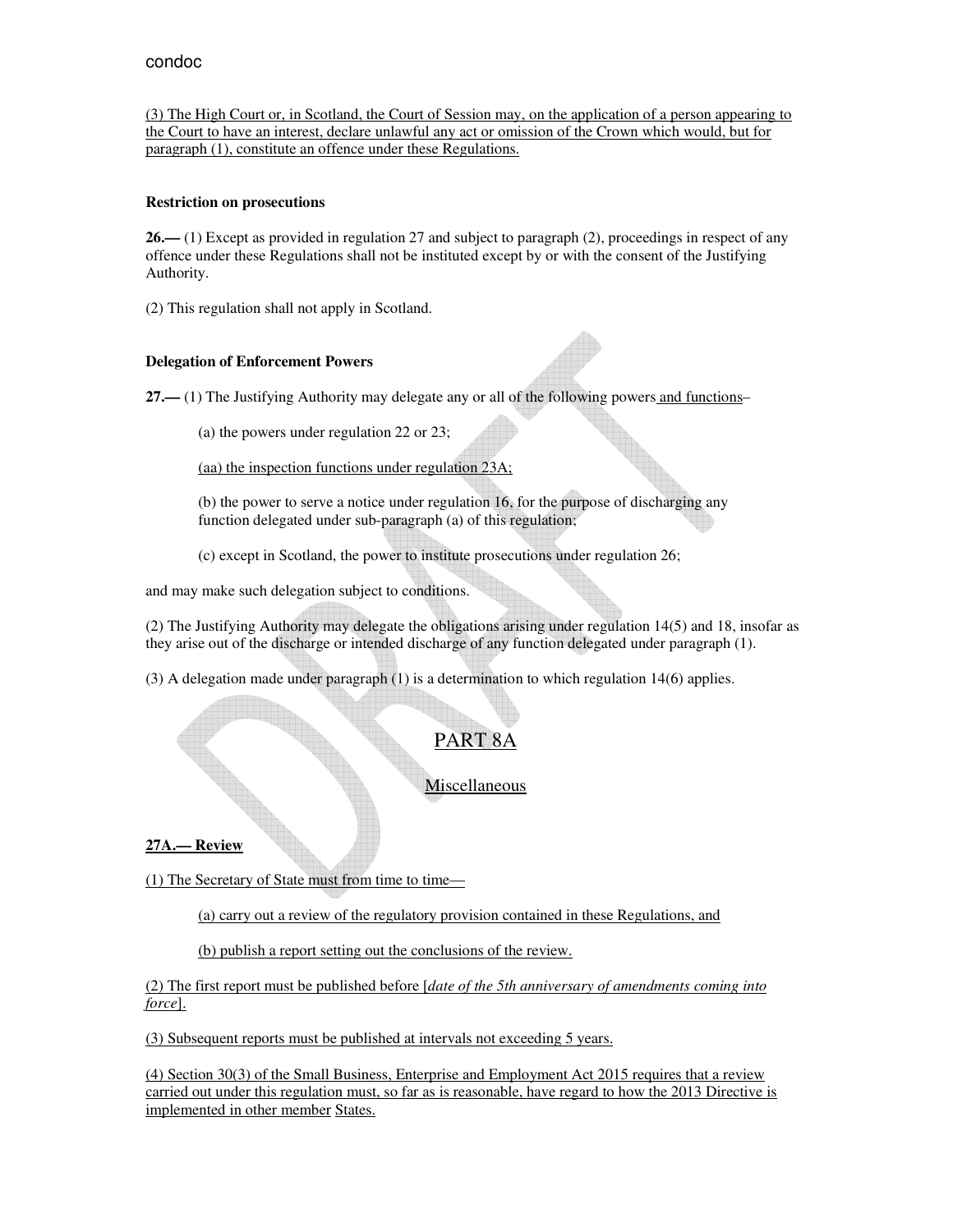(5) Section 30(4) of the Small Business, Enterprise and Employment Act 2015 requires that a report published under this regulation must, in particular-

(a) set out the objectives intended to be achieved by the regulatory provision referred to in paragraph  $(1)(a)$ ,

(b) assess the extent to which those objectives are achieved,

(c) assess whether those objectives remain appropriate, and

(d) if those objectives remain appropriate, assess the extent to which they could be achieved in another way which involves less onerous regulatory provision.

(6) In this regulation, "regulatory provision" has the same meaning as in sections 28 to 32 of the Small Business, Enterprise and Employment Act 2015 (see section 32 of that Act).

[*Name*] Address [Parliamentary Under Secretary of State]<br>Date [Department] [Department]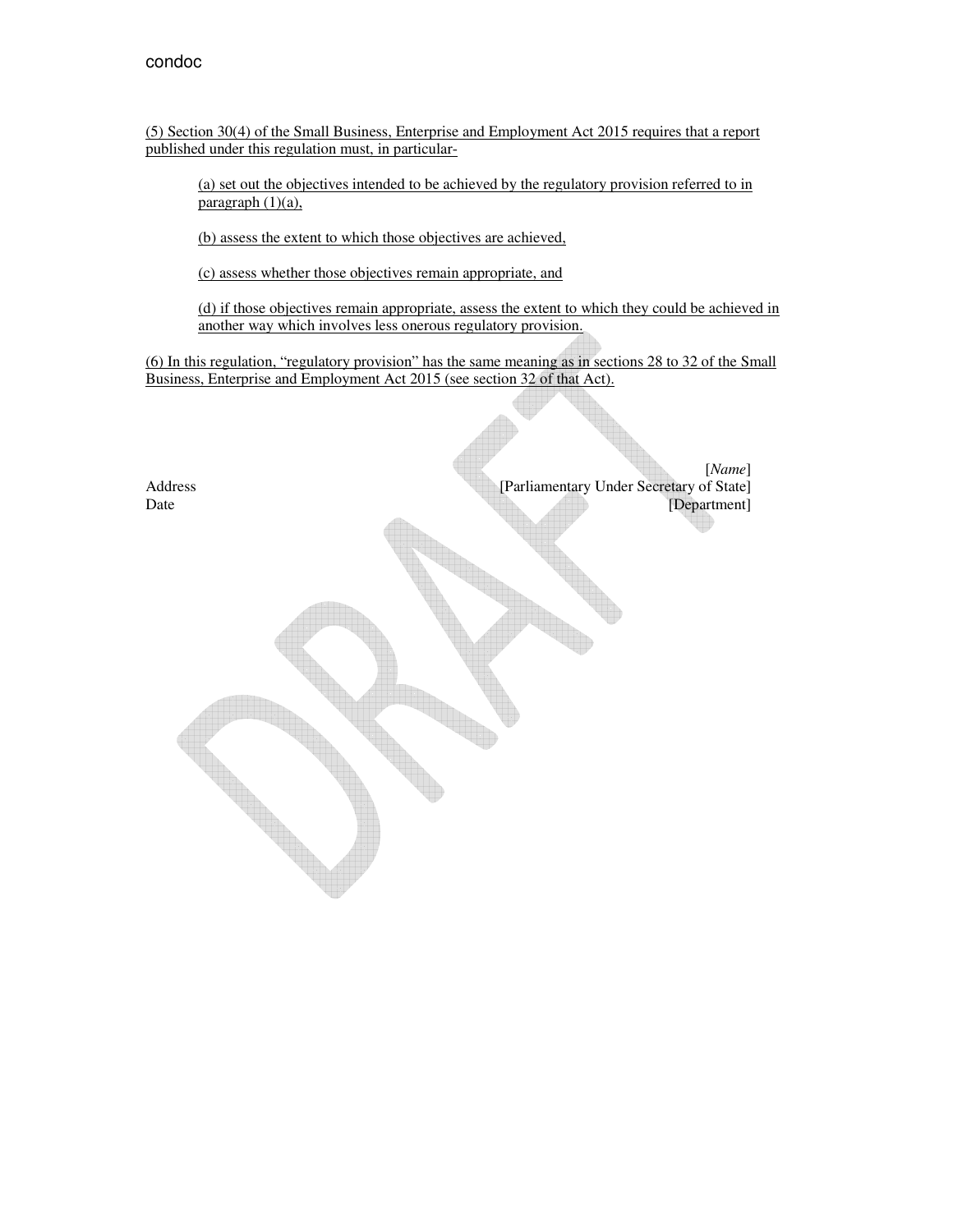## SCHEDULE A1

## Regulation 20A

## Practices involving consumer products

## **1.** The information referred to in paragraph (1) of regulation 20A is–

(a) intended use of the product;

(b) technical characteristics of the product;

(c) in the case of products containing radioactive substances, information as to their means of fixation;

(d) dose rates at relevant distances for the use of the product, including dose rates at a distance of 0.1 m from any accessible surface;

(e) expected doses to regular users of the product; and

(f) all other relevant information so as to enable the Justifying Authority to make a justification decision in respect of the relevant class or type of practice.

**2.** The factors referred to in paragraph (2) of regulation 20A are whether–

(a) the performance of the consumer product justifies its intended use;

(b) the design is adequate in order to minimise exposures in normal use and the likelihood and consequences of misuse or accidental exposures, or whether there should be conditions imposed on the technical and physical characteristics of the product;

(c) the product is adequately designed so that its intended use would belong to one or more of the categories listed in [paragraph 1 of Schedule 1] to the Ionising Radiations Regulations [2017] and, where applicable, is of an approved type for the purposes of  $[paragram] 1(d)(i)$  of Schedule 1] to the Ionising Radiations Regulations [2017] and does not necessitate specific precautions for disposal when no longer in use;

(d) the product is appropriately labelled and suitable documentation is provided to the consumer with instructions for proper use and disposal.

# SCHEDULE 1

Regulation 23

## Enforcement Powers

**1.** The powers exercisable under regulation 23 are the powers in paragraphs (a) to (l) of subsection (4) of section 108 of the Environment Act 1995 subject to subsections (5) to (8), (10) to (13) and (15) of that section, as modified by paragraph 2 of this Schedule.

**2.** For the purposes of paragraph 1, section 108 shall apply as if–

(1) in paragraph (b)(i) of subsection (4), reference to "enforcing authority" were to "Justifying Authority";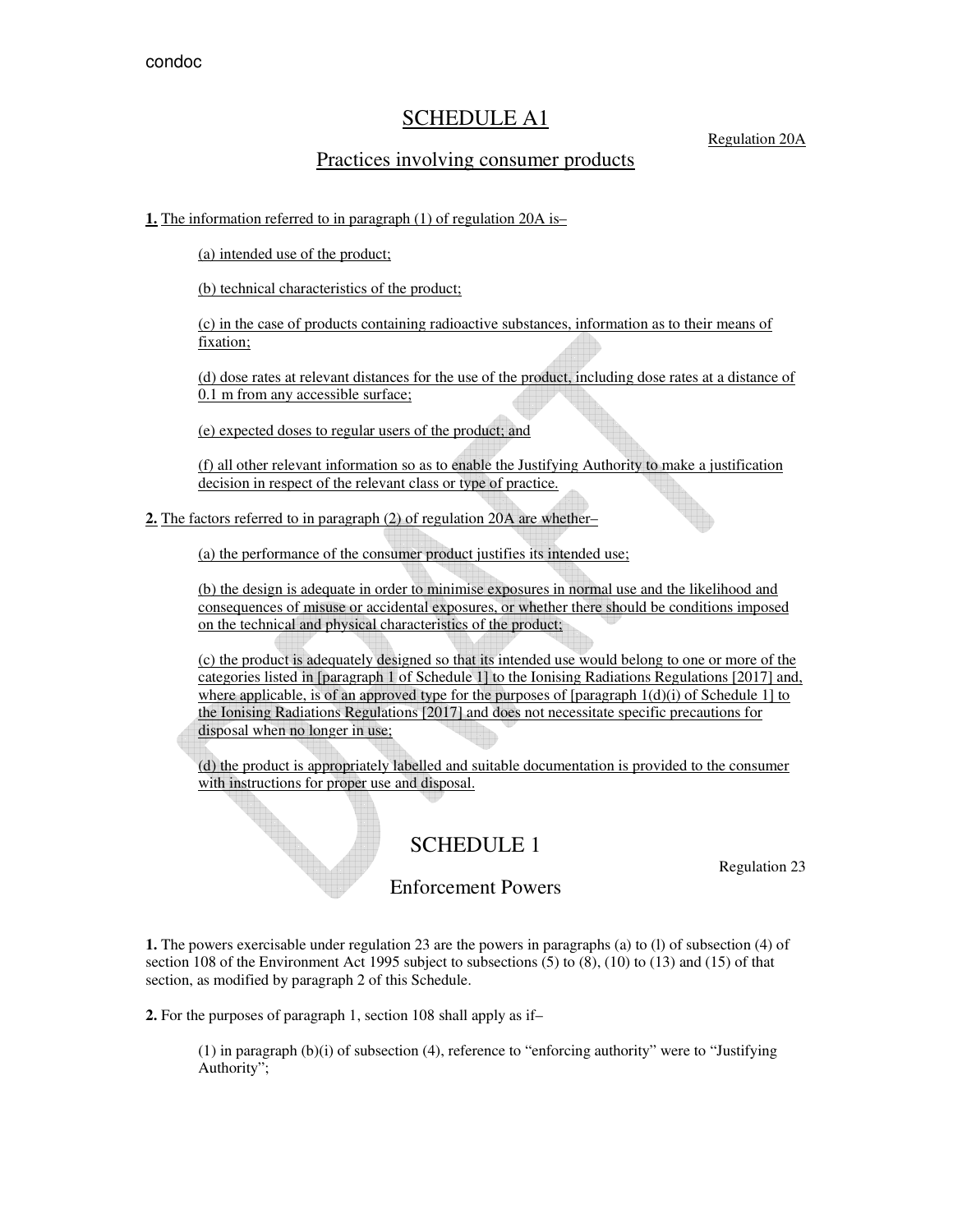$(2)$  in paragraphs  $(b)(i)$ ,  $(i)$  and  $(l)$  of subsection  $(4)$ , paragraph  $(a)$  of subsection  $(6)$  and subsections (7), (10), (11) and in the definition of "emergency" in subsection (15), reference to "an authorised person" or "the authorised person" were to "the Justifying Authority";

(3) in paragraph (g) of subsection (4), reference to "caused or to be likely to cause pollution of the environment or harm to human health" were to "been used or likely to be used in a practice resulting in exposure to ionising radiation";

(4) in paragraph (h)(iii) of subsection (4), reference to "the pollution control enactments in the case of the enforcing authority under whose authorisation he acts or in any other proceedings relating to a variation notice, enforcement notice or prohibition notice under those enactments" were to "regulation 24 of the Justification of Practices Involving Ionising Radiation Regulations 2004";

(5) in paragraph (k) of subsection (4), sub-paragraph (i) were omitted;

(6) in subsection (5), the words "for the purpose of enabling an enforcing authority to determine whether any provision of the pollution control enactments in the case of that authority is being, or has been, complied with" were deleted;

(7) in subsection (5), the reference to "subsections (1) and (4)" were a reference to "subsection  $(4)$ ";

(8) in subsection (8), the reference to "subsections (1) to (4)" were a reference to "subsection 4";

(9) in subsection (15), all definitions were omitted except for the definitions of "emergency", "mobile plant" and "premises"; and

(10) the section extended to Northern Ireland.

**3.** Schedule 18 to the Environment Act 1995 shall have effect with respect to the powers of entry and related powers which are conferred by regulation 23 and this Schedule but as if–

 $(1)$  in paragraph  $1(1)$ , the words "an authorised person, within the meaning of section 108 of this Act and includes" were omitted;

(2) in paragraphs 2(1) and 6(1) and (3), references to an or the "enforcing authority" were to "the Justifying Authority"; and

(3) the Schedule extended to Northern Ireland.

# SCHEDULE 2

Regulation 25(1)

Offences by bodies corporate etc. in England and Wales

**1.** In this Schedule, "offence" means an offence under these Regulations.

**2.** If an offence committed by a body corporate is shown–

(1) to have been committed with the consent or connivance of an officer, or

(2) to be attributable to any neglect on his part,

the officer as well as the body corporate is guilty of the offence and liable to be proceeded against and punished accordingly.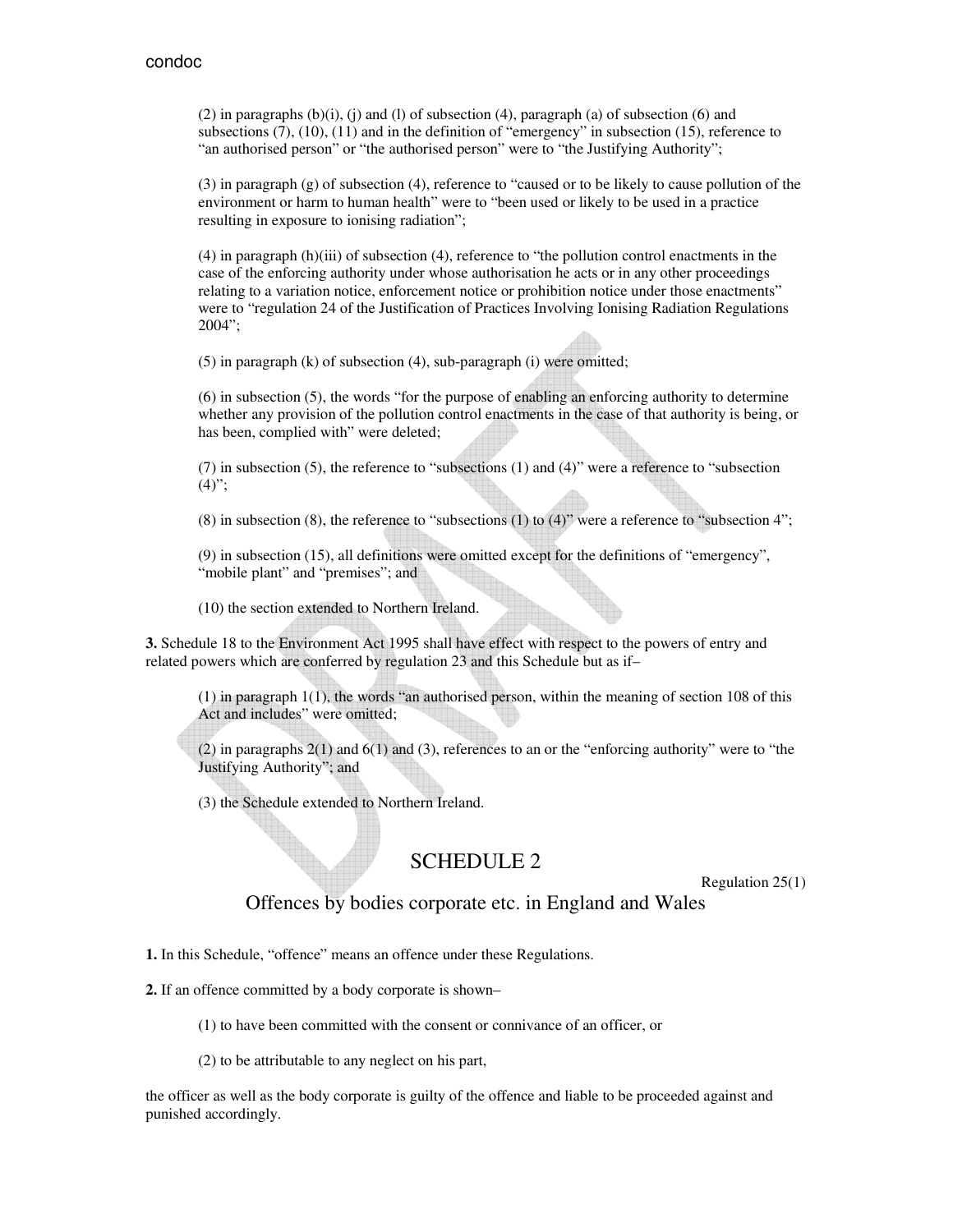**3.** If the affairs of a body corporate are managed by its members, paragraph 2 applies in relation to the acts and defaults of a member in connection with his functions of management as if he were a director of the body.

**4.** In paragraph 2, "officer", in relation to a body corporate, means–

(1) a director, member of the committee of management, chief executive, manager, secretary or other similar officer of the body, or a person purporting to act in any such capacity, or

- (2) an individual who is a controller of the body.
- **5.** If an offence committed by a partnership is shown–
	- (1) to have been committed with the consent or connivance of a partner, or
	- (2) to be attributable to any neglect on his part,

the partner as well as the partnership is guilty of the offence and liable to be proceeded against and punished accordingly.

**6.** In paragraph 5 "partner" includes a person purporting to act as a partner.

**7.** If an offence committed by an unincorporated association (other than a partnership) is shown–

(1) to have been committed with the consent or connivance of an officer of the association or a member of its governing body, or

(2) to be attributable to any neglect on the part of such an officer or member,

that officer or member as well as the association is guilty of the offence and liable to be proceeded against and punished accordingly.

**8.** A fine imposed on an unincorporated association on its conviction for an offence is to be paid out of the funds of the association.

**9.** Proceedings for an offence alleged to have been committed by an unincorporated association must be brought in the name of the association (and not in that of any of its members).

**10.** Rules of court relating to the service of documents are to have effect as if the association were a body corporate.

**11.** In proceedings for an offence brought against an unincorporated association, Section 33 of the Criminal Justice Act 1925 and Schedule 3 to the Magistrates' Courts Act 1980 (procedure) apply as they do in relation to a body corporate.

## SCHEDULE 3

Regulation 25(2)

## Offences by bodies corporate etc. in Scotland

**1.** Where an offence under these Regulations which has been committed by a body corporate other than a local authority is proved to have been committed with the consent or connivance of, or to be attributable to any neglect on the part of–

(1) a director, manager, secretary, member or other similar officer of the body corporate, or